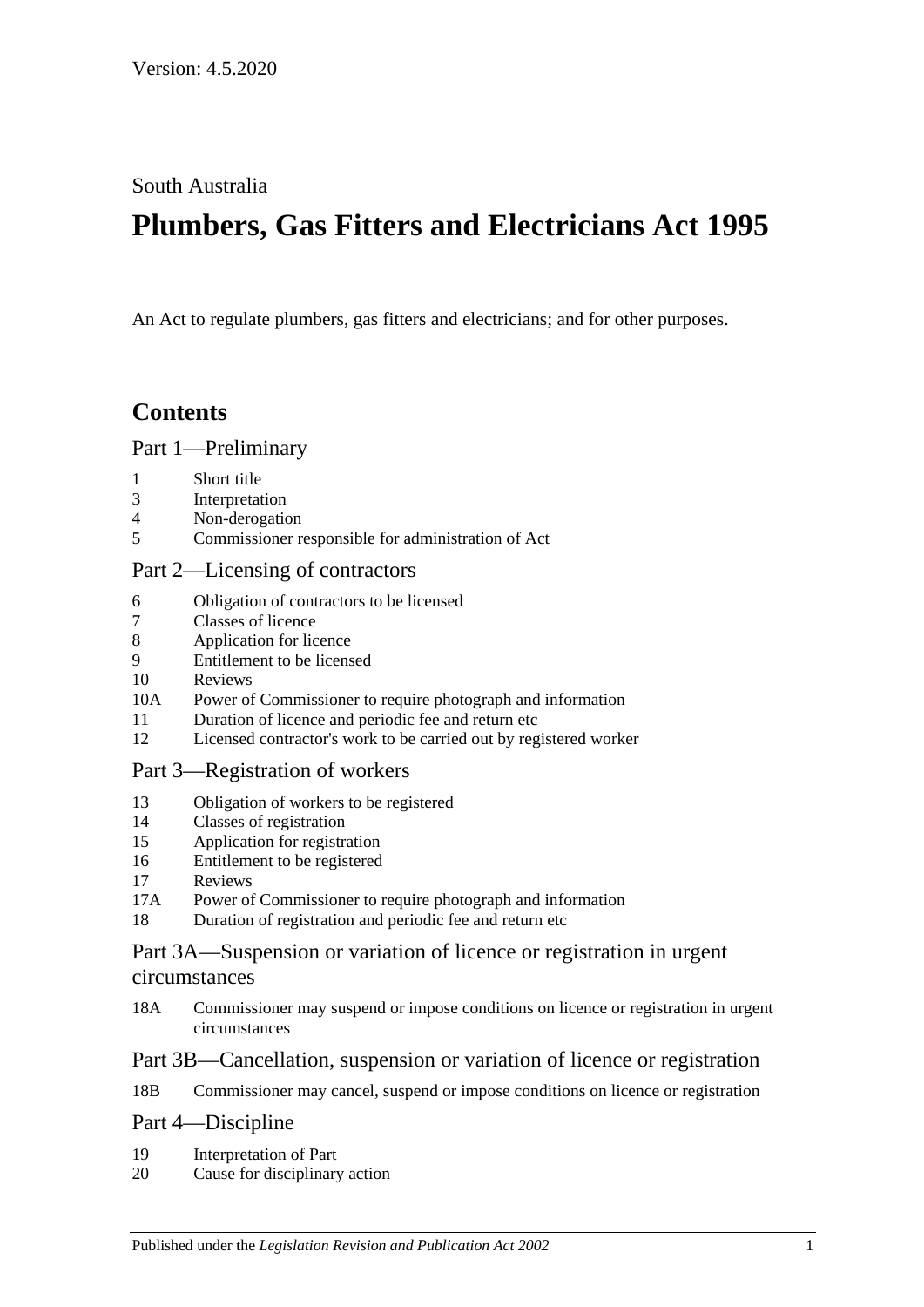- 21 [Complaints](#page-14-0)
- 22 [Hearing by Tribunal](#page-14-1)
- 23 [Participation of assessors in disciplinary proceedings](#page-14-2)
- 24 [Disciplinary action](#page-15-0)
- 25 [Contravention of orders](#page-16-0)

#### [Part 6—Miscellaneous](#page-16-1)

- 27 [Delegations](#page-16-2)
- 28 [Agreement with professional organisation](#page-16-3)
- 29 [Exemptions](#page-17-0)
- 30 [Registers](#page-17-1)
- 31 [Commissioner and proceedings before Tribunal](#page-18-0)
- 32 [False or misleading information](#page-18-1)
- 33 [Name in which contractor may carry on business](#page-18-2)
- 33A [Publication of advertisements](#page-18-3)
- 33B [Requirements for contracts for domestic plumbing, gas fitting or electrical work that](#page-19-0)  [contain a charging clause](#page-19-0)
- 34 [Statutory declaration](#page-19-1)
- 35 [Investigations](#page-19-2)
- 36 [General defence](#page-20-0)
- 37 [Liability for act or default of officer, employee or agent](#page-20-1)
- 39 [Continuing offence](#page-20-2)
- 40 [Prosecutions](#page-20-3)
- 41 [Evidence](#page-21-0)
- 42 [Service of documents](#page-21-1)
- 43 [Annual report](#page-21-2)
- 44 [Regulations](#page-21-3)

#### [Schedule 2—Transitional provisions](#page-22-0)

- 2 [Transitional](#page-22-1)
- [Legislative history](#page-24-0)

#### <span id="page-1-0"></span>**The Parliament of South Australia enacts as follows:**

## **Part 1—Preliminary**

#### <span id="page-1-1"></span>**1—Short title**

This Act may be cited as the *Plumbers, Gas Fitters and Electricians Act 1995*.

#### <span id="page-1-2"></span>**3—Interpretation**

In this Act, unless the contrary intention appears—

*Commissioner* means the Commissioner for Consumer Affairs;

*contractor* means a plumbing contractor, a gas fitting contractor or an electrical contractor;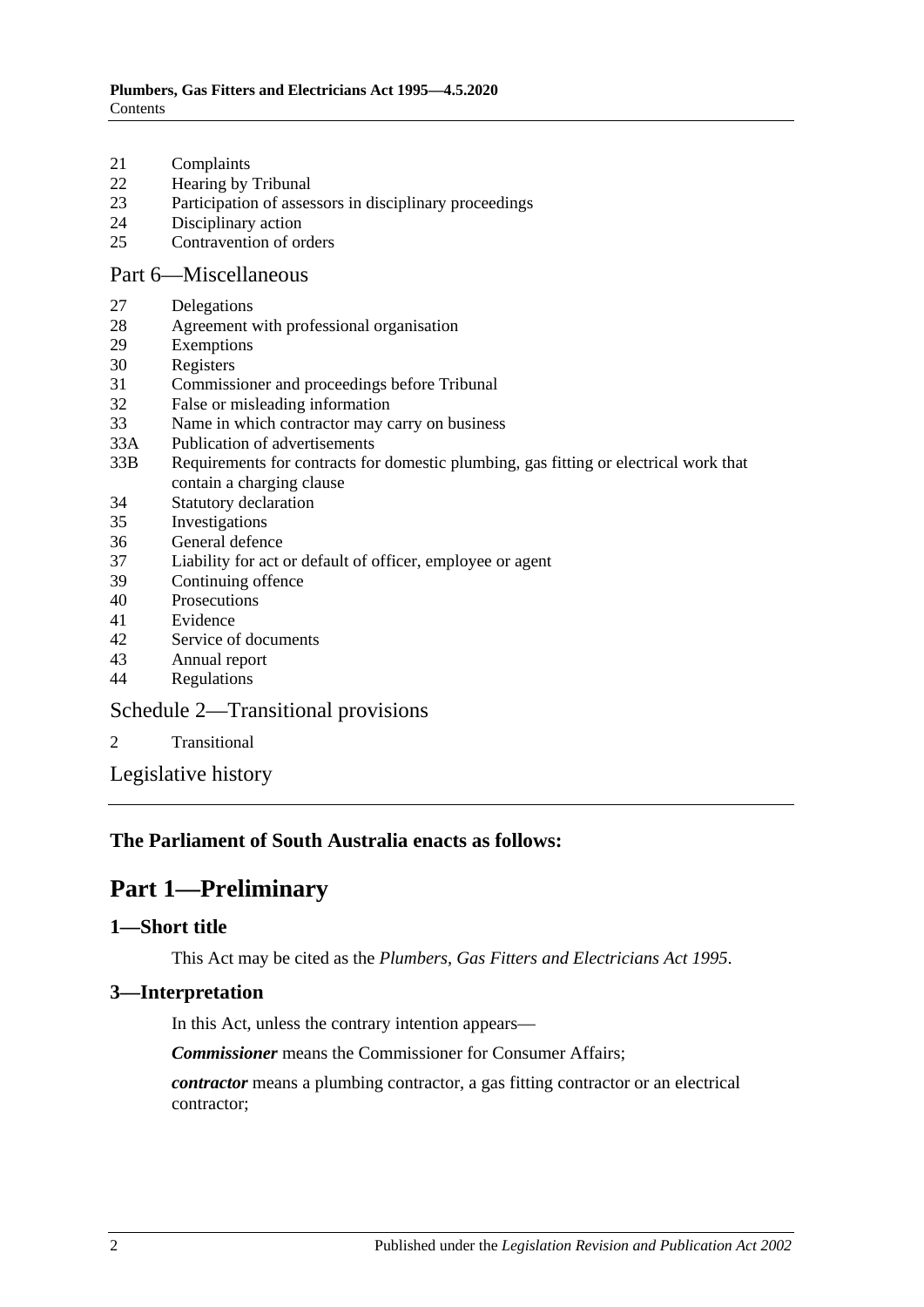*director* of a body corporate includes—

- (a) a person occupying or acting in the position of director or member of the governing body of the body corporate, by whatever name called and whether or not validly appointed to occupy or duly authorised to act in the position; and
- (b) any person in accordance with whose directions or instructions the directors or members of the governing body of the body corporate are accustomed to act;

*draining work* means the installation, alteration, repair, maintenance or disconnection of sanitary drains or stormwater drains, and includes work of a class prescribed by regulation;

*electrical contractor* means a person who carries on the business of performing electrical work for others;

*electrical installation* means the whole or part of any system or equipment wherever situated intended for the conveyance, control, measurement or use of electricity supplied or intended to be supplied by a person or body that supplies electricity to the public at a voltage above extra low voltage as defined in Australian Standard AS3000 *Wiring Rules*;

*electrical work* means the installation, alteration, repair or maintenance of an electrical installation, and includes work of a class prescribed by regulation;

*electrical worker* means a person who personally carries out electrical work;

*equipment* includes fittings, fixtures, appliances and devices;

*gas* means a gaseous fuel consisting of hydrocarbons or predominantly of hydrocarbons;

*gas fitting* means the installation, alteration, repair, maintenance or disconnection of any pipes or equipment to convey or utilise gas (including associated gas ventilation equipment) downstream of—

- (a) the outlet of a meter installed for measuring consumption of reticulated gas supplied by a licensed gas supplier under the *[Gas Act](http://www.legislation.sa.gov.au/index.aspx?action=legref&type=act&legtitle=Gas%20Act%201988) 1988*; or
- (b) the outlet of any gas storage tank or cylinder,

and includes work of a class prescribed by regulation;

*gas fitting contractor* means a person who carries on the business of performing gas fitting for others;

*gas fitting worker* means a person who personally carries out gas fitting;

*licence* means a licence under [Part 2;](#page-3-2) and *licensed* and *licensee* have corresponding meanings;

*perform*, in relation to plumbing, gas fitting or electrical work, includes—

- (a) cause such work to be performed; or
- (b) organise or arrange for the performance of such work;

*plumbing* means water plumbing work, sanitary plumbing work or draining work or the installation or testing of backflow prevention devices;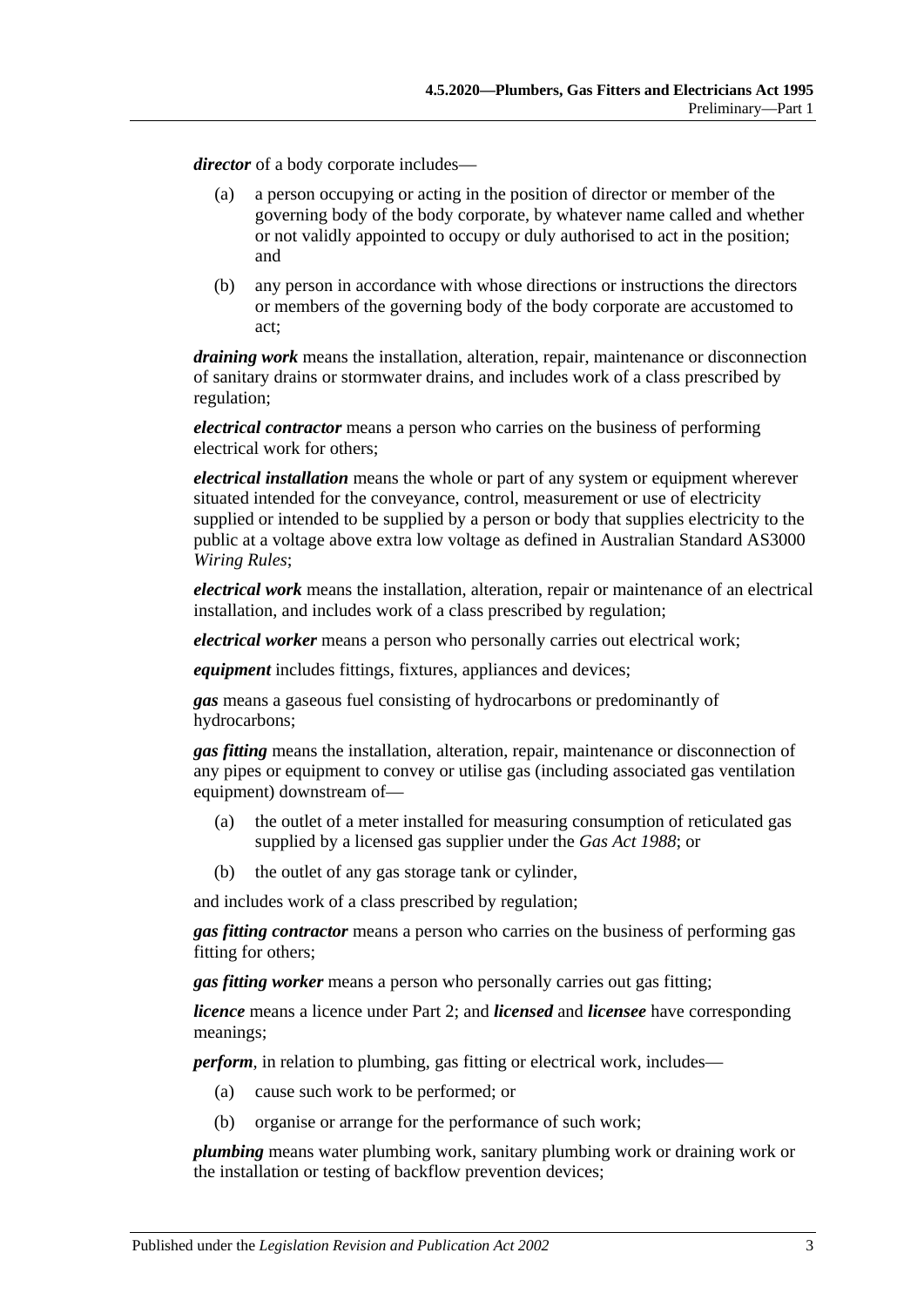*plumbing contractor* means a person who carries on the business of performing plumbing for others;

*plumbing worker* means a person who personally carries out plumbing;

*registration* means registration under [Part 3;](#page-8-1) and *registered* has a corresponding meaning;

*sanitary drain* means pipes and equipment to collect and convey wastewater from a sanitary plumbing installation to an on-site wastewater treatment facility or a public sewerage or effluent disposal system;

*sanitary plumbing work* means the installation, alteration, repair, maintenance or disconnection of pipes or equipment to receive and convey wastewater to sanitary drains (including associated plumbing ventilation equipment), and includes work of a class prescribed by regulation;

*stormwater drain* means pipes and equipment to collect and convey stormwater to a public stormwater disposal system;

*Tribunal* means the South Australian Civil and Administrative Tribunal established under the *[South Australian Civil and Administrative Tribunal Act](http://www.legislation.sa.gov.au/index.aspx?action=legref&type=act&legtitle=South%20Australian%20Civil%20and%20Administrative%20Tribunal%20Act%202013) 2013*;

*water plumbing* means the installation, alteration, repair, maintenance or disconnection of pipes or equipment (including water heaters) to be connected directly or indirectly to a public water supply system, and includes work of a class prescribed by regulation;

*worker* means a plumbing worker, a gas fitting worker or an electrical worker.

#### <span id="page-3-0"></span>**4—Non-derogation**

The provisions of this Act are in addition to and do not derogate from the provisions of any other Act.

#### <span id="page-3-1"></span>**5—Commissioner responsible for administration of Act**

The Commissioner is responsible, subject to the control and directions of the Minister, for the administration of this Act.

## <span id="page-3-2"></span>**Part 2—Licensing of contractors**

#### <span id="page-3-3"></span>**6—Obligation of contractors to be licensed**

- (1) A person must not—
	- (a) carry on business as a plumbing contractor, a gas fitting contractor or an electrical contractor except as authorised by a licence under this Part; or
	- (b) advertise or otherwise hold himself or herself out as being entitled to carry on business as a plumbing contractor, a gas fitting contractor or an electrical contractor unless authorised to carry on business as such a contractor by a licence under this Part.

Maximum penalty:

- (a) for an offence committed by a natural person—
	- (i) for a first or second offence—\$50 000; or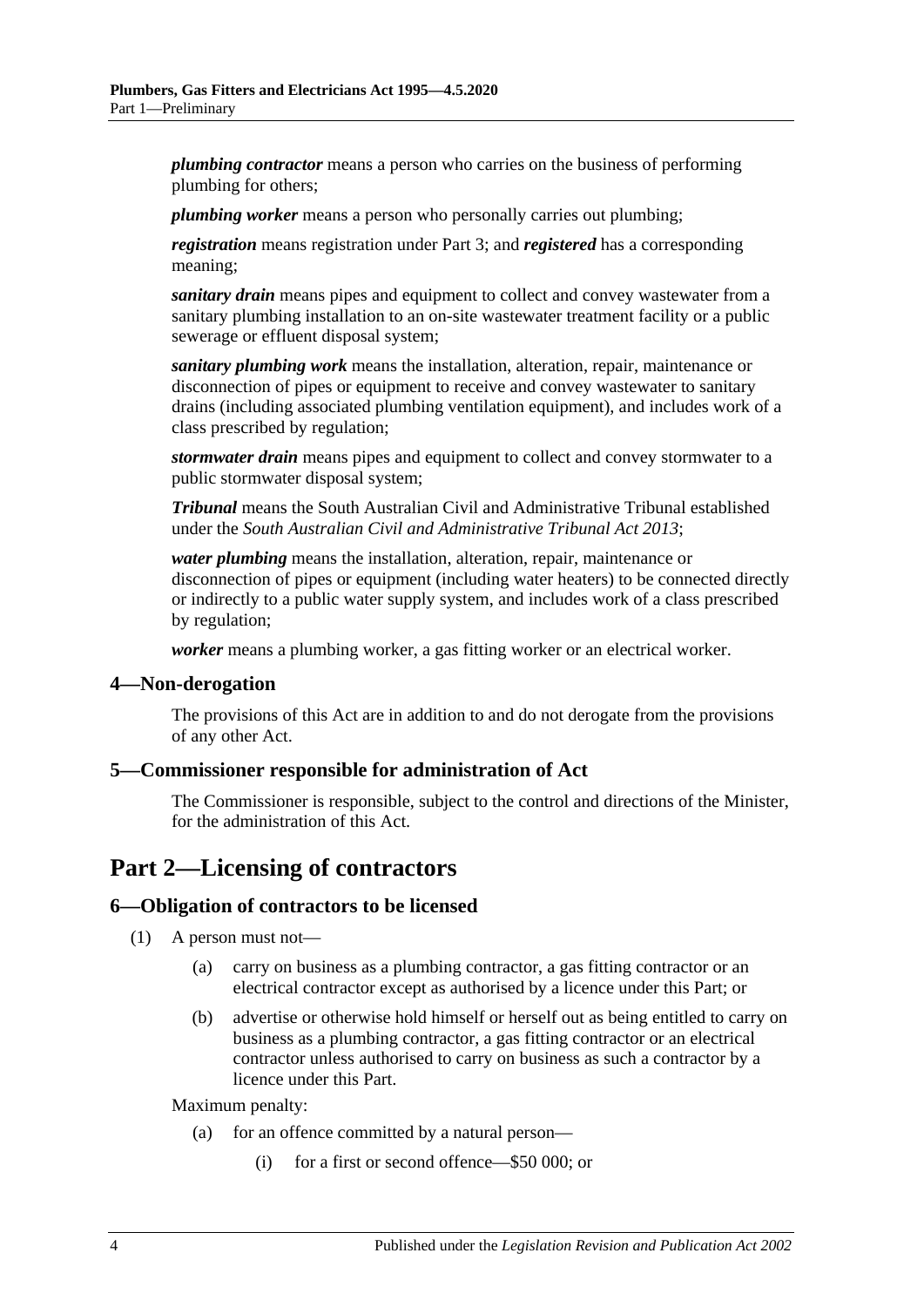- (ii) for a third or subsequent offence—\$50 000 or 12 months imprisonment or both; or
- (b) for an offence committed by a body corporate—\$250 000.
- (2) A person required by this Act to be licensed as a contractor is not entitled to any fee or other consideration in respect of work performed as a contractor unless—
	- (a) the person was authorised to perform the work under a licence; or
	- (b) a court hearing proceedings for recovery of the fee or other consideration is satisfied that the person's failure to be so authorised resulted from inadvertence only.
- <span id="page-4-1"></span>(3) The Commissioner may, on application, exempt a person from compliance with this section subject to such conditions as the Commissioner thinks fit.
- (4) The Commissioner may vary or revoke an exemption granted under [subsection](#page-4-1) (3) as the Commissioner thinks fit.

#### <span id="page-4-0"></span>**7—Classes of licence**

- (1) There are the following classes of licences for the purposes of this Act:
	- (a) plumbing contractors licence—a licence authorising a person to carry on business as a plumbing contractor;
	- (b) gas fitting contractors licence—a licence authorising a person to carry on business as a gas fitting contractor;
	- (c) electrical contractors licence—a licence authorising a person to carry on business as an electrical contractor;
	- (d) restricted licence—
		- (i) a plumbing contractors licence subject to conditions limiting the work that may be performed under the authority of the licence—
			- (A) to water plumbing work;
			- (B) to sanitary plumbing work;
			- (C) to draining work;
			- (D) in any other way;
		- (ii) a gas fitting contractors licence subject to conditions limiting (in any way) the work that may be performed under the authority of the licence;
		- (iii) an electrical contractors licence subject to conditions limiting (in any way) the work that may be performed under the authority of the licence.
- (2) Conditions limiting the work that may be performed under the authority of a licence—
	- (a) may be imposed by the Commissioner—
		- (i) on the grant of the licence; or
		- (ii) at any time on application by the licensee; and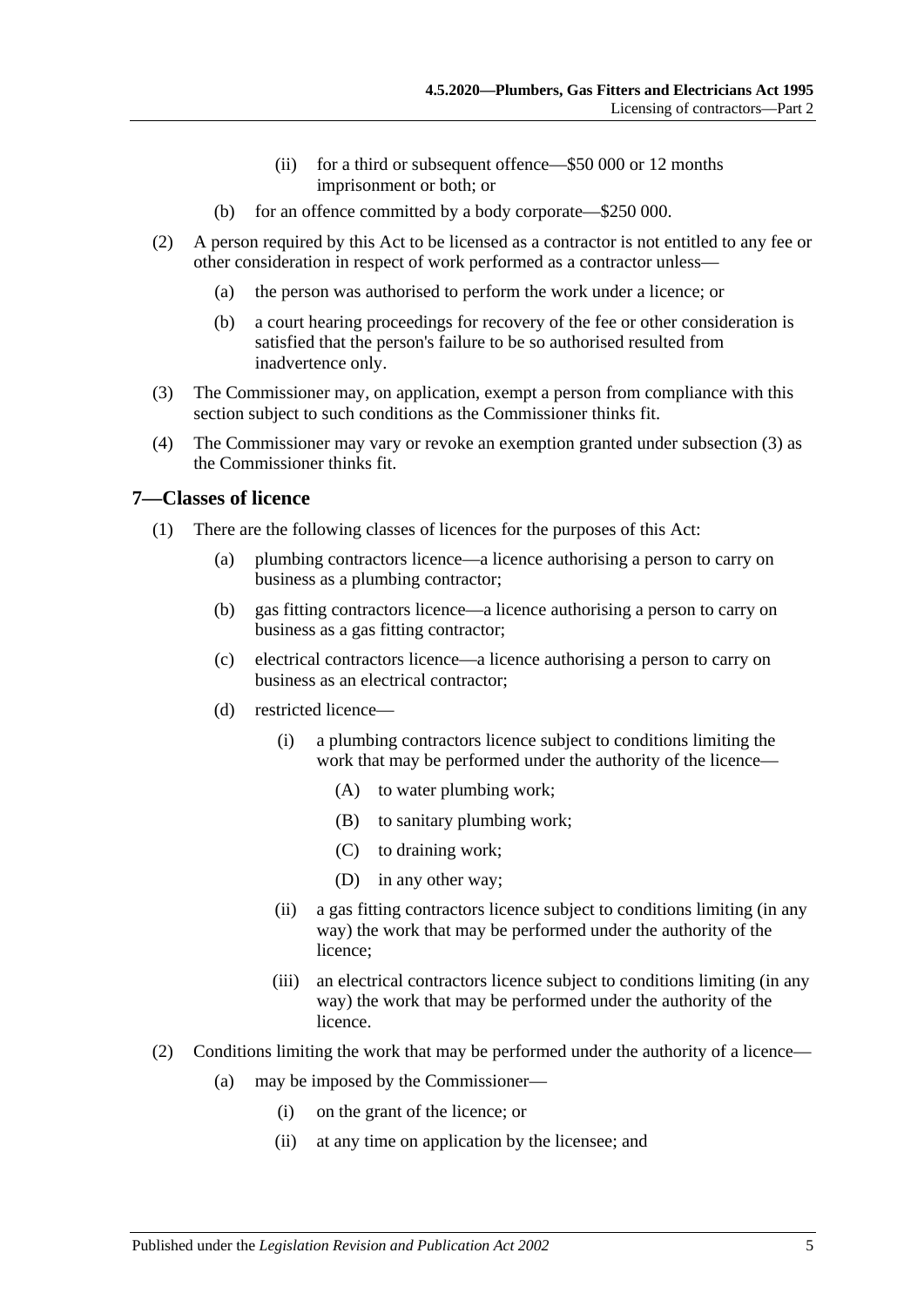(b) may be varied or revoked by the Commissioner at any time on application by the licensee.

#### <span id="page-5-0"></span>**8—Application for licence**

- (1) An application for a licence must—
	- (a) be made to the Commissioner in the manner and form approved by the Commissioner; and
	- (b) be accompanied by the fee fixed by regulation.
- (2) An applicant for a licence must provide the Commissioner with such evidence as the Commissioner thinks appropriate as to the identity, age and address of the applicant and any other information required by the Commissioner for the purposes of determining the application.
- (3) A licence granted to a natural person will include a photograph of the holder of the licence; consequently, an applicant for a licence who is a natural person may be required by the Commissioner—
	- (a) to attend at a specified place for the purpose of having the applicant's photograph taken; or
	- (b) to supply the Commissioner with one or more photographs of the applicant as specified by the Commissioner.
- (4) If an applicant for a licence has previously failed to pay a fee or penalty that became payable under this Act, the Commissioner may require the applicant to pay the whole or a specified part of the fee or penalty.
- <span id="page-5-2"></span>(5) The Commissioner may, by notice in writing, require an applicant for a licence, within a time fixed by the notice (which may not be less than 28 days after service of the notice), to comply with any requirement under this section to the Commissioner's satisfaction.
- (6) If the applicant fails to comply with the notice under [subsection](#page-5-2) (5), the Commissioner may, without further notice, refuse the application but keep the fee that accompanied the application.

#### <span id="page-5-1"></span>**9—Entitlement to be licensed**

- <span id="page-5-3"></span>(1) A natural person is entitled to be granted a licence if the person—
	- $(a)$  has
		- (i) the qualifications and experience required by regulation for the kind of work authorised by the licence; or
		- (ii) subject to the regulations, qualifications and experience that the Commissioner considers appropriate having regard to the kind of work authorised by the licence; and
	- (b) is not suspended or disqualified from practising or carrying on an occupation, trade or business under a law of this State, the Commonwealth, another State or a Territory of the Commonwealth; and
	- (c) subject to [subsection](#page-6-0) (1a)—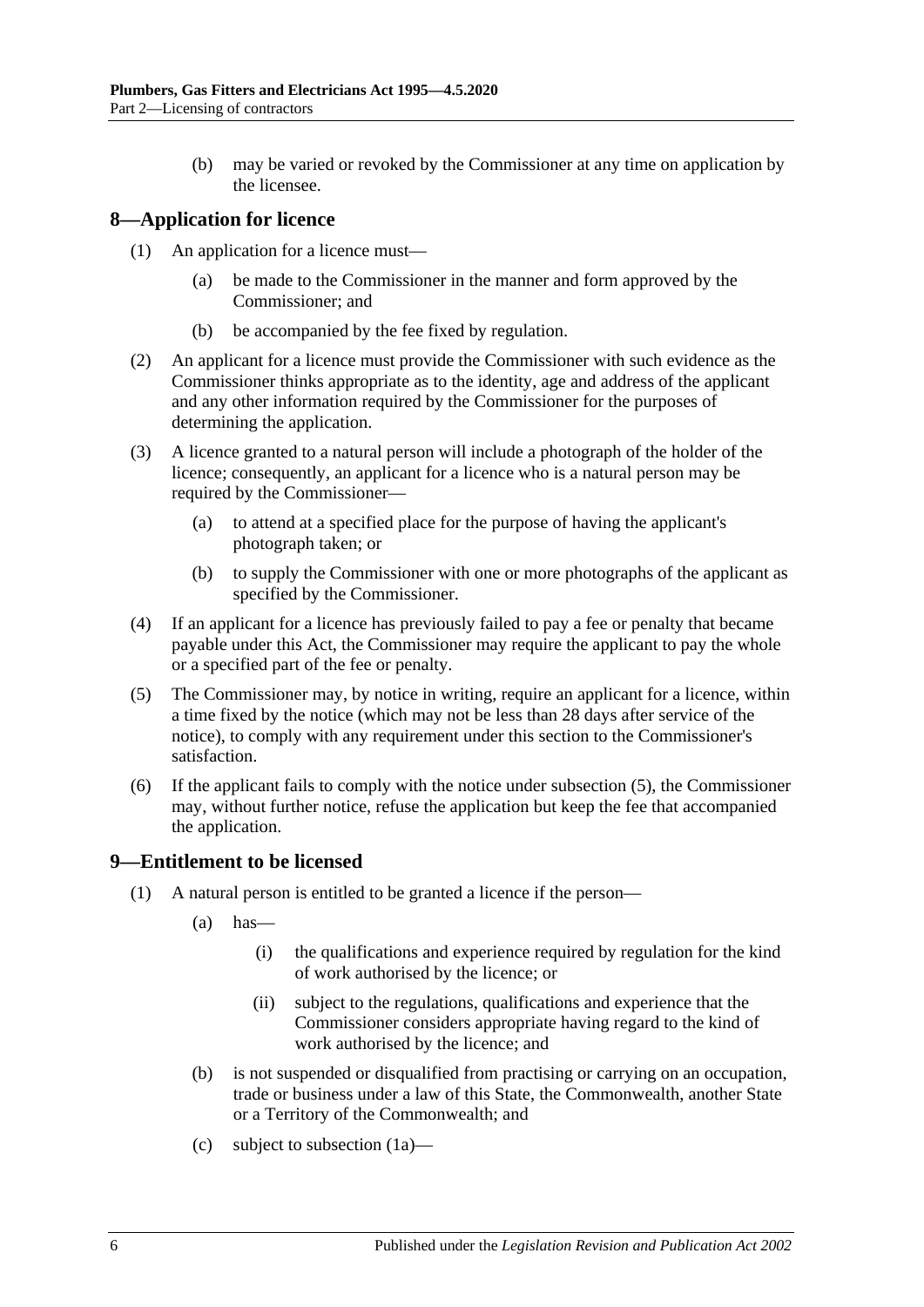- (i) is not an insolvent under administration within the meaning of the *Corporations Act 2001* of the Commonwealth; and
- (ii) has not, during the period of 5 years preceding the application for the licence, been a director of a body corporate wound up for the benefit of creditors—
	- (A) when the body corporate was being so wound up; or
	- (B) within the period of 6 months preceding the commencement of the winding up; and
- (e) has sufficient business knowledge and experience and financial resources for the purpose of properly carrying on the business authorised by the licence; and
- (f) is a fit and proper person to be the holder of a licence.
- <span id="page-6-0"></span>(1a) Subject to the regulations, a natural person referred to in [subsection](#page-5-3) (1)(c) may be granted a licence subject to conditions limiting the work that may be performed under the authority of the licence to work as a subcontractor.
- (2) A body corporate is entitled to be granted a licence if—
	- (a) the body corporate—
		- (i) is not suspended or disqualified from practising or carrying on an occupation, trade or business under a law of this State, the Commonwealth, another State or a Territory of the Commonwealth; and
		- (ii) is not being wound up and is not under official management or in receivership; and
	- (b) no director of the body corporate—
		- (i) is suspended or disqualified from practising or carrying on an occupation, trade or business under a law of this State, the Commonwealth, another State or a Territory of the Commonwealth; or
		- (ii) has, during the period of five years preceding the application for the licence, been a director of a body corporate wound up for the benefit of creditors—
			- (A) when the body corporate was being so wound up; or
			- (B) within the period of six months preceding the commencement of the winding up; and
	- (c) the directors of the body corporate together have sufficient business knowledge and experience for the purpose of properly directing the business authorised by the licence; and
	- (d) the body corporate has sufficient financial resources for the purpose of properly carrying on the business authorised by the licence; and
	- (e) each director of the body corporate is a fit and proper person to be the director of a body corporate that is the holder of a licence.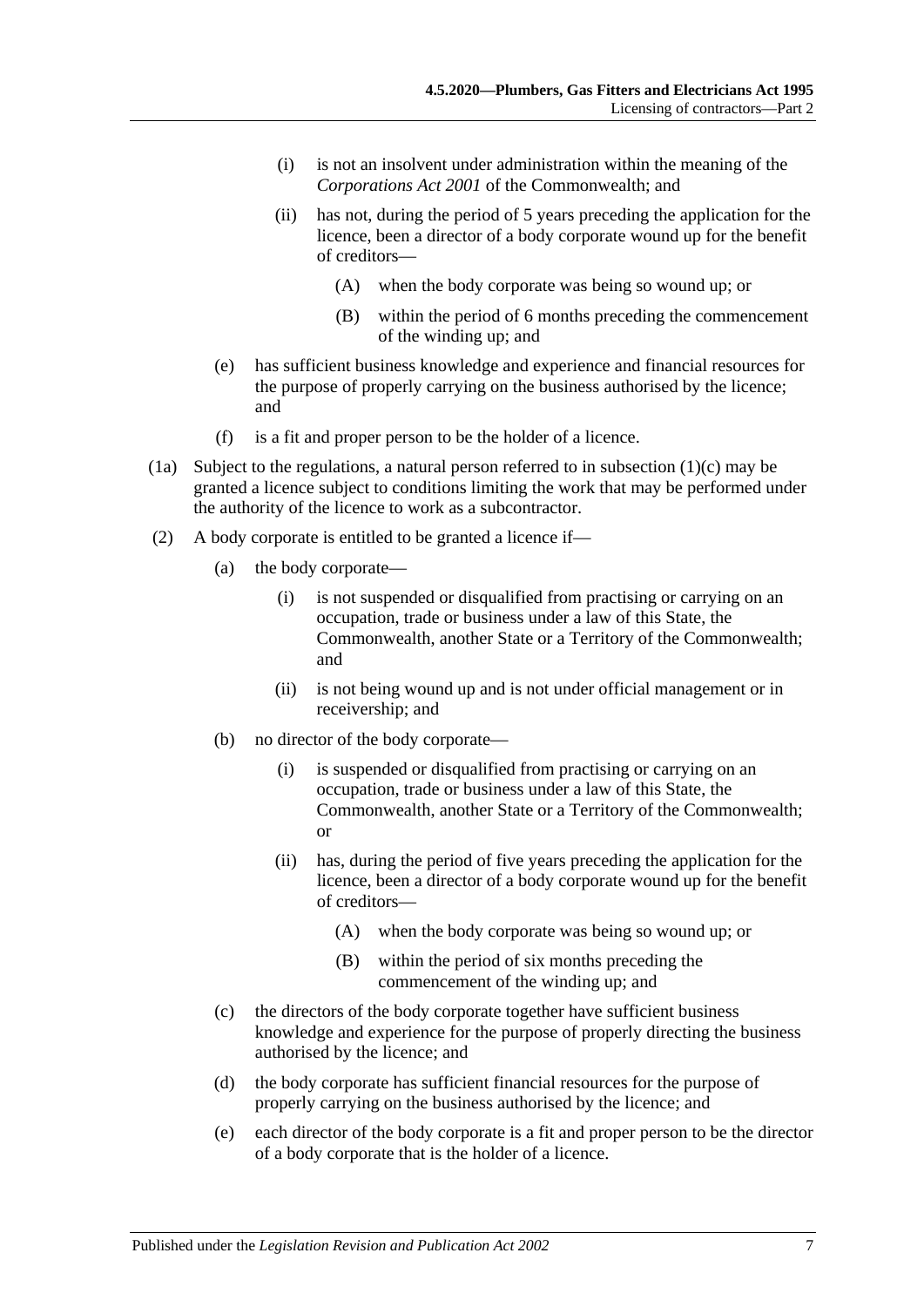- (3) Where, on an application for a licence, the Commissioner—
	- (a) is not satisfied that the applicant meets requirements as to qualifications, business knowledge, experience or financial resources; but
	- (b) is satisfied that the applicant proposes to carry on business as a contractor in partnership with a person who does meet those requirements,

the Commissioner may, subject to the other provisions of this section, grant a licence to the applicant subject to the condition that the applicant not carry on business under the licence except in partnership with that person or some other person approved by the Commissioner.

#### <span id="page-7-0"></span>**10—Reviews**

- (1) An applicant for a licence may apply to the Tribunal under section 34 of the *[South](http://www.legislation.sa.gov.au/index.aspx?action=legref&type=act&legtitle=South%20Australian%20Civil%20and%20Administrative%20Tribunal%20Act%202013)  [Australian Civil and Administrative Tribunal Act](http://www.legislation.sa.gov.au/index.aspx?action=legref&type=act&legtitle=South%20Australian%20Civil%20and%20Administrative%20Tribunal%20Act%202013) 2013* for review of a decision of the Commissioner refusing the application.
- (2) Subject to [subsection](#page-7-3) (4), an application for review must be made within 1 month of the making of the Commissioner's decision.
- (3) The Commissioner must, if so required by the applicant, state in writing the reasons for the Commissioner's decision to refuse the application.
- <span id="page-7-3"></span>(4) If the reasons of the Commissioner are not given in writing at the time of making the decision and the applicant (within one month of the making of the decision) requires the Commissioner to state the reasons in writing, the time for making an application for review runs from the time at which the applicant receives the written statement of those reasons.

#### <span id="page-7-1"></span>**10A—Power of Commissioner to require photograph and information**

The Commissioner may, by notice in writing, require a licensed contractor, within a time fixed by the notice (which may not be less than 28 days after service of the notice)—

- (a) at least once in every 10 years—
	- (i) to attend at a specified place for the purpose of having the contractor's photograph taken; or
	- (ii) to supply the Commissioner with one or more photographs of the contractor as specified by the Commissioner; and
- (b) not more than once in each year—to provide the Commissioner with such evidence as the Commissioner thinks appropriate as to the identity, age and address of the contractor and information about any other specified matters.

#### <span id="page-7-2"></span>**11—Duration of licence and periodic fee and return etc**

- (1) A licence remains in force (except for any period for which it is suspended) until—
	- (a) the licence is surrendered or cancelled; or
	- (b) the licensed contractor dies or, in the case of a licensed body corporate, is dissolved.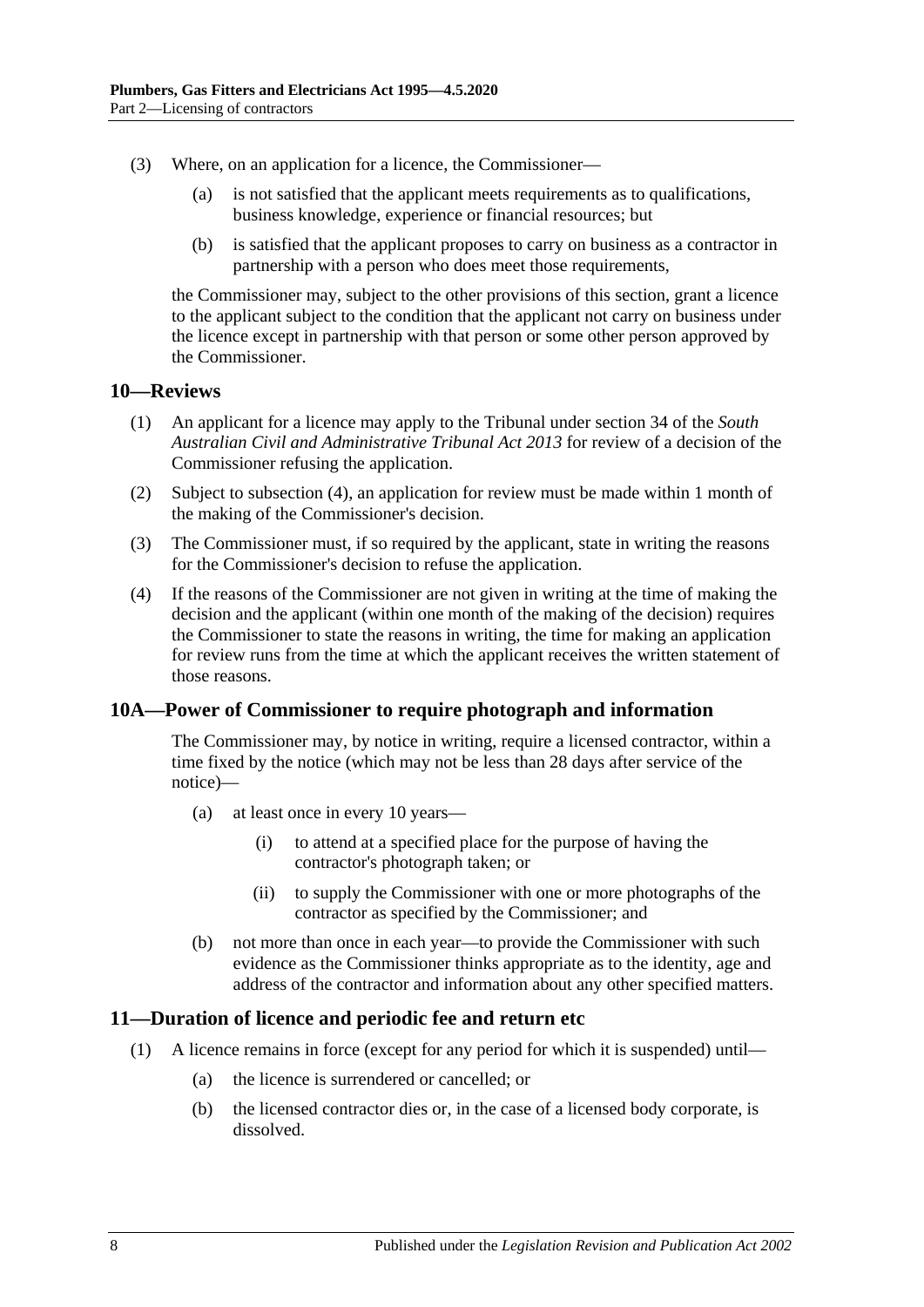- <span id="page-8-4"></span>(2) A licensed contractor must, at intervals fixed by regulation—
	- (a) pay to the Commissioner the fee fixed by regulation; and
	- (b) lodge with the Commissioner a return in the manner and form required by the Commissioner.
- (3) If a licensed contractor fails to pay the fee or lodge the return in accordance with [subsection](#page-8-4) (2), or to comply with a notice under [section](#page-7-1) 10A, the Commissioner may, by notice in writing, require the contractor to make good the default.
- (4) If the licensed contractor fails to comply with the notice within 28 days after service of the notice, the contractor's licence is cancelled.
- (5) The Commissioner must notify the contractor in writing of the cancellation of the contractor's licence.
- (6) A licensed contractor may surrender the licence.
- (7) In this section—

*licensed contractor* includes a licensed contractor whose licence has been suspended.

#### <span id="page-8-0"></span>**12—Licensed contractor's work to be carried out by registered worker**

A licensed contractor must ensure that plumbing, gas fitting or electrical work performed in the course of the contractor's business is personally carried out by a registered worker authorised to carry out such work.

Maximum penalty: \$20 000.

## <span id="page-8-1"></span>**Part 3—Registration of workers**

#### <span id="page-8-2"></span>**13—Obligation of workers to be registered**

A person must not—

- (a) act as a plumbing worker, a gas fitting worker or an electrical worker except as authorised by registration under this Part; or
- (b) advertise or otherwise hold himself or herself out as being legally entitled, or qualified or competent, to carry out personally plumbing, gas fitting or electrical work unless authorised to carry out that work by registration under this Part.

Maximum penalty:

- (a) for a first or second offence—\$20 000; or
- (b) for a third or subsequent offence—\$20 000 or 12 months imprisonment or both.

#### <span id="page-8-3"></span>**14—Classes of registration**

- (1) There are the following classes of registration for the purposes of this Act:
	- (a) plumbing workers registration—registration authorising a person to act as a plumbing worker;
	- (b) gas fitting workers registration—registration authorising a person to act as a gas fitting worker;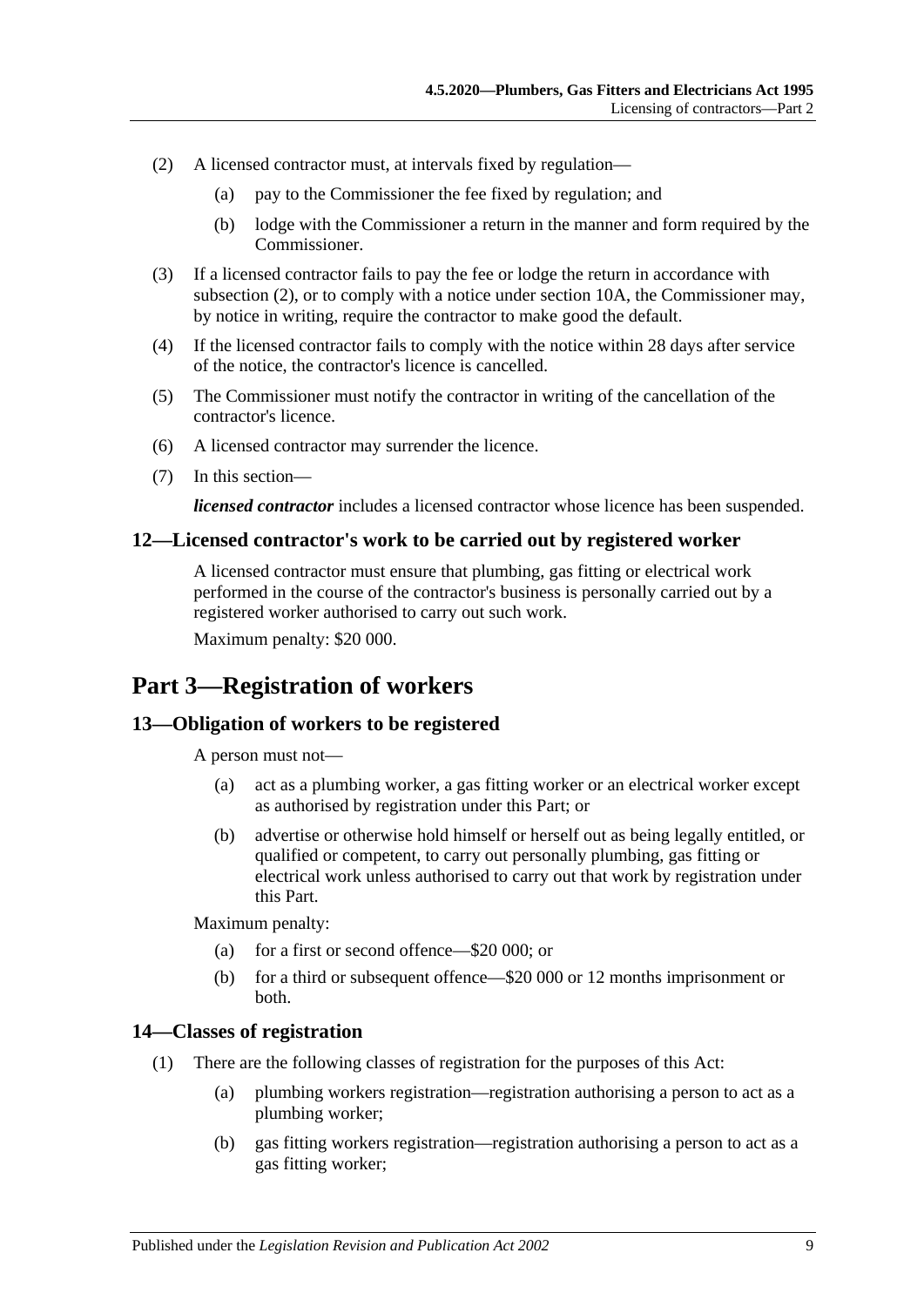- (c) electrical workers registration—registration authorising a person to act as an electrical worker;
- (d) restricted registration—
	- (i) registration as a plumbing worker subject to conditions limiting the work that may be carried out under the authority of the registration—
		- (A) to water plumbing work;
		- (B) to sanitary plumbing work;
		- (C) to draining work;
		- (D) in any other way;
	- (ii) registration as a gas fitting worker subject to conditions limiting (in any way) the work that may be carried out under the authority of the registration;
	- (iii) registration as an electrical worker subject to conditions limiting (in any way) the work that may be carried out under the authority of the registration.
- (2) Conditions limiting the work that may be carried out under the authority of registration—
	- (a) may be imposed by the Commissioner—
		- (i) on the grant of the registration; or
		- (ii) at any time on application by the registered worker; and
	- (b) may be varied or revoked by the Commissioner at any time on application by the registered worker.

#### <span id="page-9-0"></span>**15—Application for registration**

- (1) An application for registration must—
	- (a) be made to the Commissioner in the manner and form approved by the Commissioner; and
	- (b) be accompanied by the fee fixed by regulation.
- (2) An applicant for registration must provide the Commissioner with such evidence as the Commissioner thinks appropriate as to the identity, age and address of the applicant and any other information required by the Commissioner for the purposes of determining the application.
- (3) A certificate of registration will include a photograph of the registered worker; consequently, an applicant for registration may be required by the Commissioner—
	- (a) to attend at a specified place for the purpose of having the applicant's photograph taken; or
	- (b) to supply the Commissioner with one or more photographs of the applicant as specified by the Commissioner.
- (4) If an applicant for registration has previously failed to pay a fee or penalty that became payable under this Act, the Commissioner may require the applicant to pay the whole or a specified part of the fee or penalty.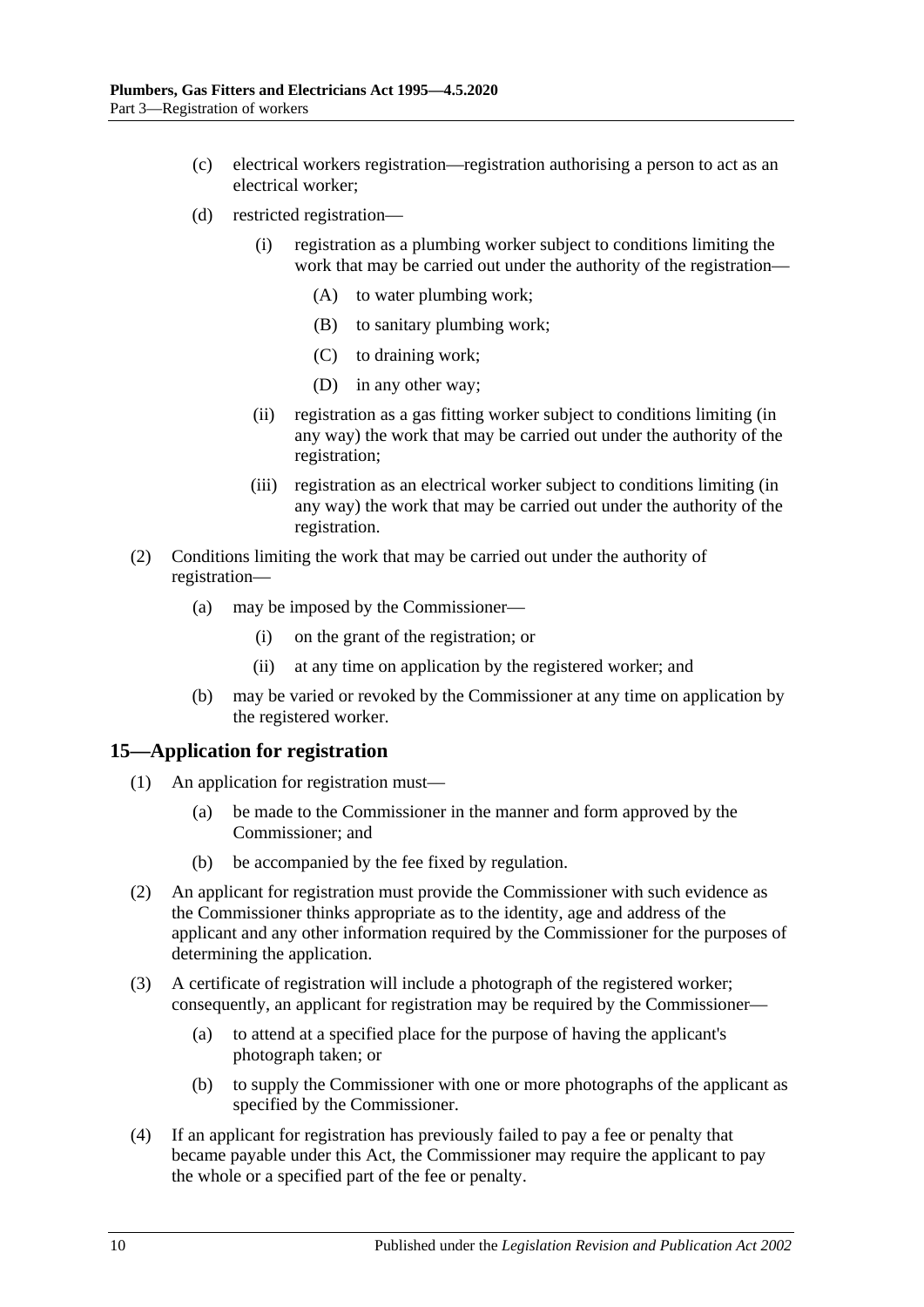- <span id="page-10-3"></span>(5) The Commissioner may, by notice in writing, require an applicant for registration, within a time fixed by the notice (which may not be less than 28 days after service of the notice), to comply with any requirement under this section to the Commissioner's satisfaction.
- (6) If the applicant fails to comply with the notice under [subsection](#page-10-3) (5), the Commissioner may, without further notice, refuse the application but keep the fee that accompanied the application.

#### <span id="page-10-0"></span>**16—Entitlement to be registered**

A natural person is entitled to be registered if the person—

- $(a)$  has—
	- (i) the qualifications and experience required by regulation for the kind of work authorised by the registration; or
	- (ii) subject to the regulations, qualifications and experience that the Commissioner considers appropriate having regard to the kind of work authorised by the registration; and
- (b) is a fit and proper person to be registered.

#### <span id="page-10-1"></span>**17—Reviews**

- (1) An applicant for registration may apply to the Tribunal under section 34 of the *[South](http://www.legislation.sa.gov.au/index.aspx?action=legref&type=act&legtitle=South%20Australian%20Civil%20and%20Administrative%20Tribunal%20Act%202013)  [Australian Civil and Administrative Tribunal Act](http://www.legislation.sa.gov.au/index.aspx?action=legref&type=act&legtitle=South%20Australian%20Civil%20and%20Administrative%20Tribunal%20Act%202013) 2013* for review of a decision of the Commissioner refusing the application.
- (2) Subject to [subsection](#page-10-4) (4), an application for review must be made within 1 month of the making of the Commissioner's decision.
- (3) The Commissioner must, if so required by the applicant, state in writing the reasons for the Commissioner's decision to refuse the application.
- <span id="page-10-4"></span>(4) If the reasons of the Commissioner are not given in writing at the time of making the decision and the applicant (within one month of the making of the decision) requires the Commissioner to state the reasons in writing, the time for making an application for review runs from the time at which the applicant receives the written statement of those reasons.

#### <span id="page-10-2"></span>**17A—Power of Commissioner to require photograph and information**

The Commissioner may, by notice in writing, require a registered worker, within a time fixed by the notice (which may not be less than 28 days after service of the notice)—

- (a) at least once in every 10 years—
	- (i) to attend at a specified place for the purpose of having the worker's photograph taken; or
	- (ii) to supply the Commissioner with one or more photographs of the worker as specified by the Commissioner; and
- (b) not more than once in each year—to provide the Commissioner with such evidence as the Commissioner thinks appropriate as to the identity, age and address of the worker and information about any other specified matters.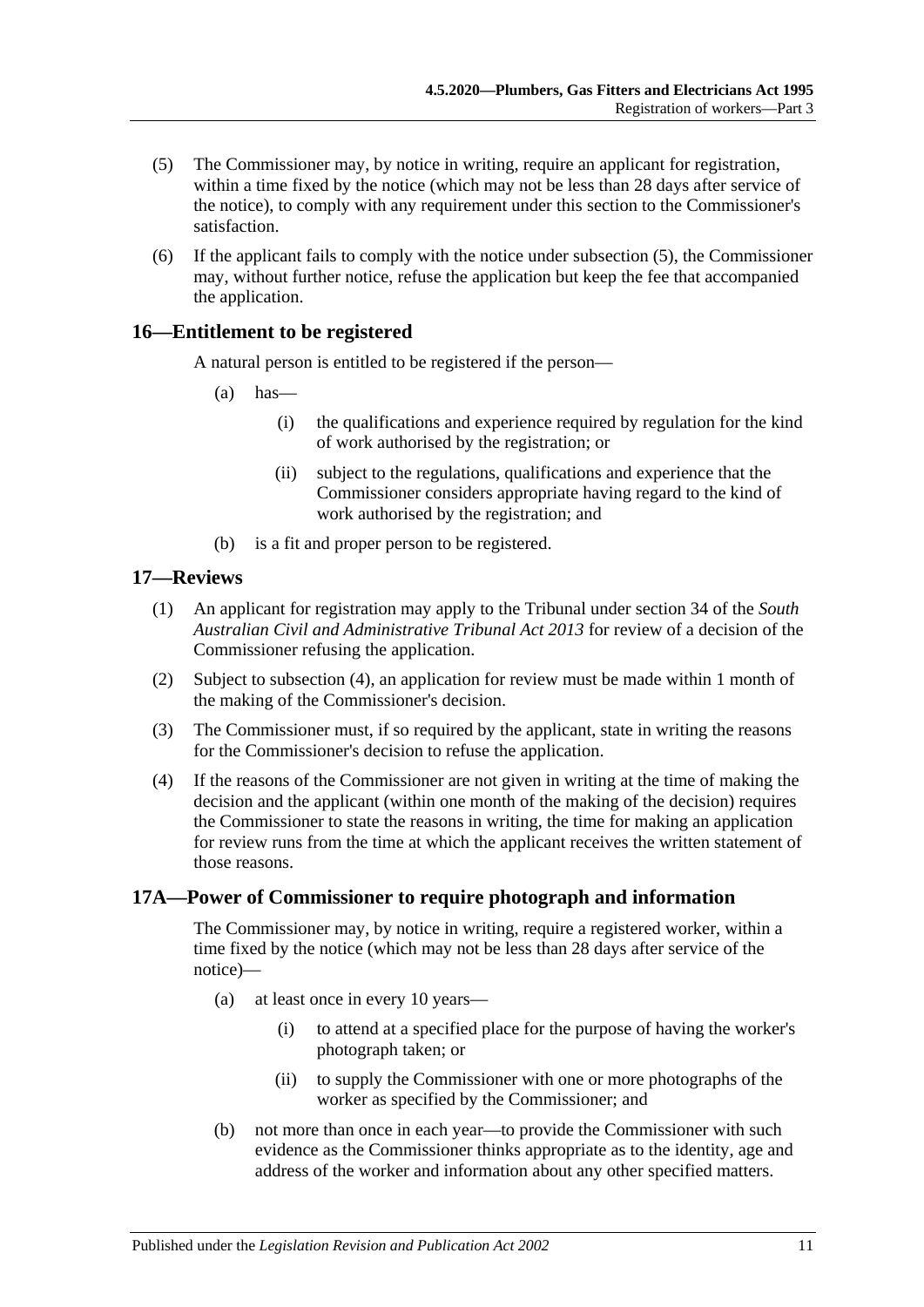#### <span id="page-11-0"></span>**18—Duration of registration and periodic fee and return etc**

- (1) Registration remains in force (except for any period for which it is suspended) until—
	- (a) the registration is surrendered or cancelled; or
	- (b) the registered worker dies.
- <span id="page-11-3"></span>(2) A registered worker must, at intervals fixed by regulation—
	- (a) pay to the Commissioner the fee fixed by regulation; and
	- (b) lodge with the Commissioner a return in the manner and form required by the Commissioner.
- (3) If a registered worker fails to pay the fee or lodge the return in accordance with [subsection](#page-11-3) (2), or to comply with a notice under [section](#page-10-2) 17A, the Commissioner may, by notice in writing, require the worker to make good the default.
- (4) If the registered worker fails to comply with the notice within 28 days after service of the notice, his or her registration is cancelled.
- (5) The Commissioner must notify the worker in writing of the cancellation of his or her registration.
- (6) A registered worker may surrender his or her registration.
- (7) In this section—

*registered worker* includes a registered worker whose registration has been suspended.

## <span id="page-11-1"></span>**Part 3A—Suspension or variation of licence or registration in urgent circumstances**

#### <span id="page-11-2"></span>**18A—Commissioner may suspend or impose conditions on licence or registration in urgent circumstances**

- (1) If the Commissioner is of the opinion that—
	- (a) there are reasonable grounds to believe that a licensed contractor or a registered worker has engaged or is engaging in conduct that constitutes grounds for disciplinary action under [Part 4;](#page-13-0) and
	- (b) it is likely that the contractor or worker will continue to engage in that conduct; and
	- (c) there is a danger that a person or persons may suffer significant harm, or significant loss or damage, as a result of the conduct unless action is taken urgently,

the Commissioner may, by notice served on the contractor or worker—

- (d) suspend the licence or registration for a specified period (not exceeding 6 months) or until the fulfilment of stipulated conditions; or
- (e) impose conditions on the licence or registration.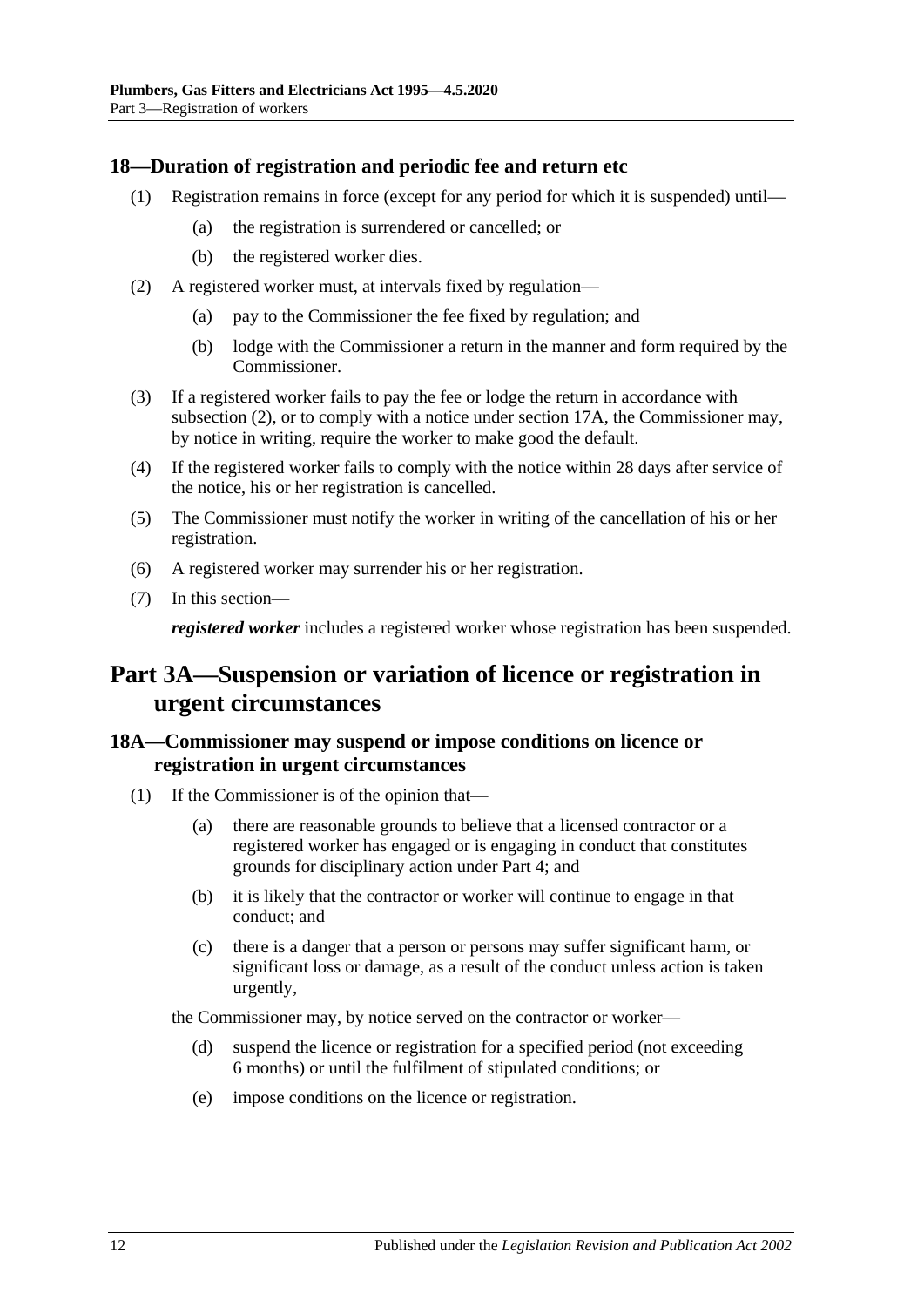- (2) If the Commissioner (on his or her own motion or on an application under [section](#page-4-0) 7 or [14\)](#page-8-3) is satisfied that the facts and circumstances that gave rise to the imposition of conditions on a licence or registration under this section have so altered that the imposition of the conditions is no longer necessary, the Commissioner must, by further notice specifying the date of termination, terminate the imposition of the conditions.
- (3) If, during the suspension of a licence or registration under this section, the Commissioner is satisfied that the facts and circumstances that gave rise to the suspension have so altered that the suspension should be terminated, the Commissioner must, by further notice specifying the date of termination, terminate the suspension without delay and restore the licence or registration to the person (either in the form in which it existed prior to the suspension or subject to new conditions).
- (4) A person whose licence or registration is suspended or made subject to conditions under this section may apply to the Tribunal under section 34 of the *[South Australian](http://www.legislation.sa.gov.au/index.aspx?action=legref&type=act&legtitle=South%20Australian%20Civil%20and%20Administrative%20Tribunal%20Act%202013)  [Civil and Administrative Tribunal Act](http://www.legislation.sa.gov.au/index.aspx?action=legref&type=act&legtitle=South%20Australian%20Civil%20and%20Administrative%20Tribunal%20Act%202013) 2013* for review of the decision of the Commissioner to suspend the licence or registration or to impose the conditions.
- (5) Subject to subsection (7), an application for review must be made within 1 month of the making of the relevant decision of the Commissioner.
- (6) The Commissioner must, if so required by the person whose licence or registration has been suspended or made subject to conditions, state in writing the reasons for the Commissioner's decision.
- (7) If the reasons of the Commissioner are not given in writing at the time of making the decision and the person (within 1 month of the making of the decision) requires the Commissioner to state the reasons in writing, the time for making an application for review runs from the time at which the person receives the written statement of those reasons.
- (9) This section applies in relation to conduct occurring before or after the commencement of this section.

## <span id="page-12-0"></span>**Part 3B—Cancellation, suspension or variation of licence or registration**

#### <span id="page-12-1"></span>**18B—Commissioner may cancel, suspend or impose conditions on licence or registration**

- (1) If the Commissioner is satisfied that events have occurred such that—
	- (a) a licensed contractor would not be entitled to be so licensed if the person were to apply for the licence; or
	- (b) a registered worker would not be entitled to be so registered if the person were to apply for registration,

the Commissioner may, by notice served on the person—

- (c) cancel the licence or registration; or
- (d) suspend the licence or registration for a specified period or until the fulfilment of stipulated conditions; or
- (e) impose conditions on the licence or registration.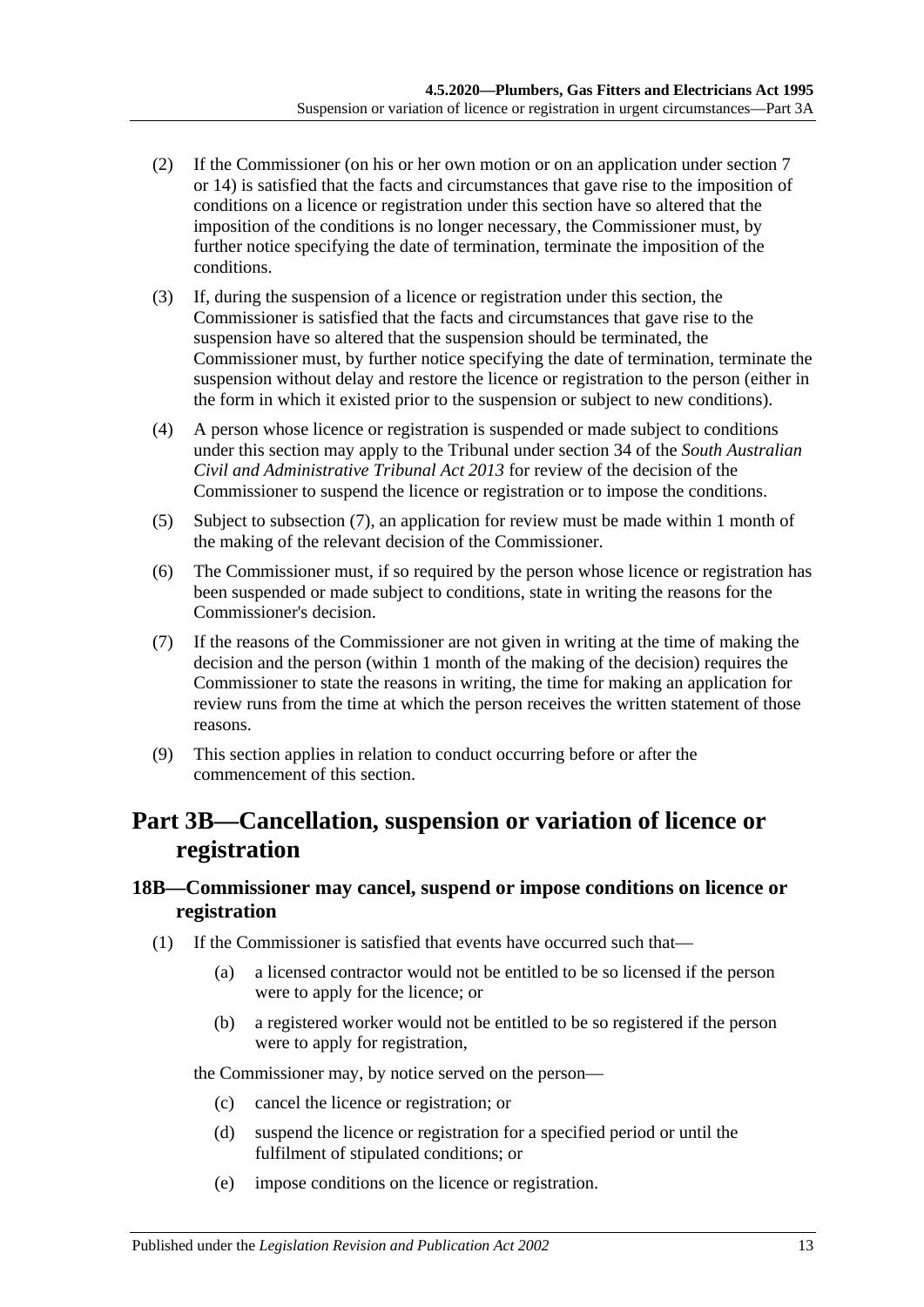- (2) If, during the suspension of a licence or registration under this section, the Commissioner is satisfied that the facts and circumstances that gave rise to the suspension have altered, the Commissioner may, by further notice specifying the date of termination, terminate the suspension and restore the licence or registration to the person (either in the form in which it existed prior to the suspension or subject to new conditions).
- (3) A person whose licence or registration is cancelled, suspended or made subject to conditions under this section may apply to the Tribunal under section 34 of the *[South](http://www.legislation.sa.gov.au/index.aspx?action=legref&type=act&legtitle=South%20Australian%20Civil%20and%20Administrative%20Tribunal%20Act%202013)  [Australian Civil and Administrative Tribunal Act](http://www.legislation.sa.gov.au/index.aspx?action=legref&type=act&legtitle=South%20Australian%20Civil%20and%20Administrative%20Tribunal%20Act%202013) 2013* for review of the decision of the Commissioner to cancel or suspend the licence or registration or to impose the conditions.
- (4) Subject to subsection (6), an application for review must be made within 1 month of the making of the relevant decision of the Commissioner.
- (5) The Commissioner must, if so required by the person whose licence or registration has been cancelled or suspended or made subject to conditions, state in writing the reasons for the Commissioner's decision.
- (6) If the reasons of the Commissioner are not given in writing at the time of making the decision and the person (within 1 month of the making of the decision) requires the Commissioner to state the reasons in writing, the time for making an application for review runs from the time at which the person receives the written statement of those reasons.
- (8) This section applies in relation to conduct occurring before or after the commencement of this section.

## <span id="page-13-0"></span>**Part 4—Discipline**

### <span id="page-13-1"></span>**19—Interpretation of Part**

In this Part—

*contractor* includes—

- (a) a former contractor; and
- (b) a person licensed as a contractor, whether or not carrying on business as a contractor; and
- (c) a person formerly licensed as a contractor;

*director* of a body corporate includes a former director of a body corporate;

*worker* includes—

- (a) a former worker; and
- (b) a person registered as a worker whether or not acting as a worker; and
- (c) a person formerly registered as a worker.

### <span id="page-13-2"></span>**20—Cause for disciplinary action**

- (1) There is proper cause for disciplinary action against a contractor if—
	- (a) licensing of the contractor was improperly obtained; or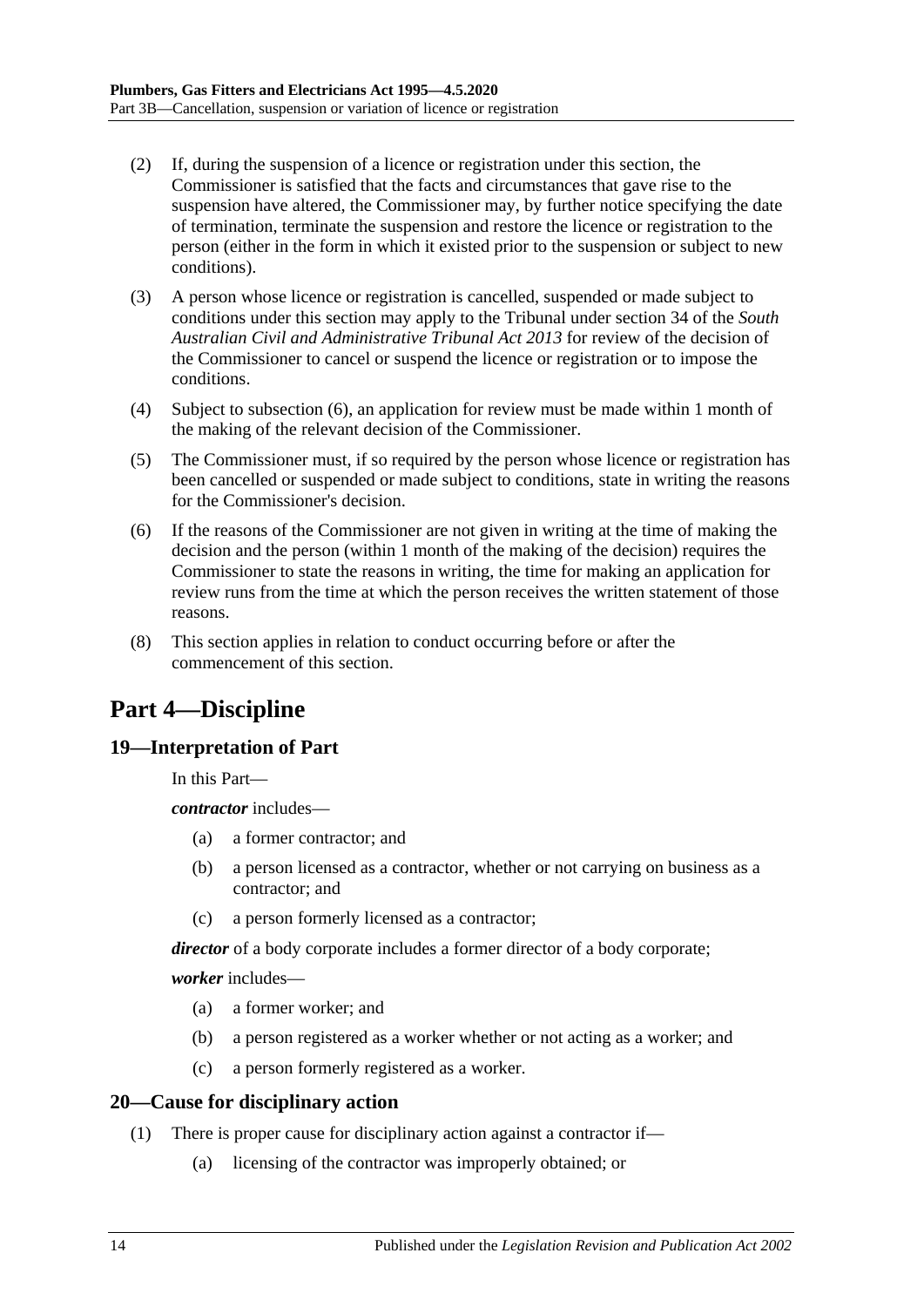- (b) the contractor has acted contrary to an assurance accepted by the Commissioner under the *[Fair Trading Act](http://www.legislation.sa.gov.au/index.aspx?action=legref&type=act&legtitle=Fair%20Trading%20Act%201987) 1987*; or
- (c) the contractor or another person has acted contrary to this Act or otherwise unlawfully, or improperly, negligently or unfairly, in the course of conducting, or being employed or otherwise engaged in, the business of the contractor; or
- (d) events have occurred such that the contractor would not be entitled to be licensed as a contractor if the contractor were to apply for a licence.
- (2) There is proper cause for disciplinary action against a worker if—
	- (a) registration of the worker was improperly obtained; or
	- (b) the worker has acted unlawfully, improperly, negligently or unfairly in the course of acting as a worker.
- (3) Disciplinary action may be taken against each director of a body corporate that is a contractor if there is proper cause for disciplinary action against the body corporate.
- (4) Disciplinary action may not be taken against a person in relation to the act or default of another if that person could not reasonably be expected to have prevented the act or default.
- (5) This section applies in relation to conduct occurring before or after the commencement of this Act.

#### <span id="page-14-0"></span>**21—Complaints**

The Commissioner or any other person may lodge with the Tribunal a complaint setting out matters that are alleged to constitute grounds for disciplinary action under this Part.

#### <span id="page-14-1"></span>**22—Hearing by Tribunal**

- (1) On the lodging of a complaint, the Tribunal may conduct a hearing for the purpose of determining whether the matters alleged in the complaint constitute grounds for disciplinary action under this Part.
- (2) Without limiting the usual powers of the Tribunal, the Tribunal may during the hearing—
	- (a) allow an adjournment to enable the Commissioner to investigate or further investigate matters to which the complaint relates; and
	- (b) allow the modification of the complaint or additional allegations to be included in the complaint subject to any conditions as to adjournment and notice to parties and other conditions that the Tribunal may think fit to impose.

#### <span id="page-14-2"></span>**23—Participation of assessors in disciplinary proceedings**

- (1) For the purposes of section 22 of the *[South Australian Civil and Administrative](http://www.legislation.sa.gov.au/index.aspx?action=legref&type=act&legtitle=South%20Australian%20Civil%20and%20Administrative%20Tribunal%20Act%202013)  [Tribunal Act](http://www.legislation.sa.gov.au/index.aspx?action=legref&type=act&legtitle=South%20Australian%20Civil%20and%20Administrative%20Tribunal%20Act%202013) 2013*, there will be a panel of assessors consisting of—
	- (a) persons representative of persons involved in work regulated under this Act; and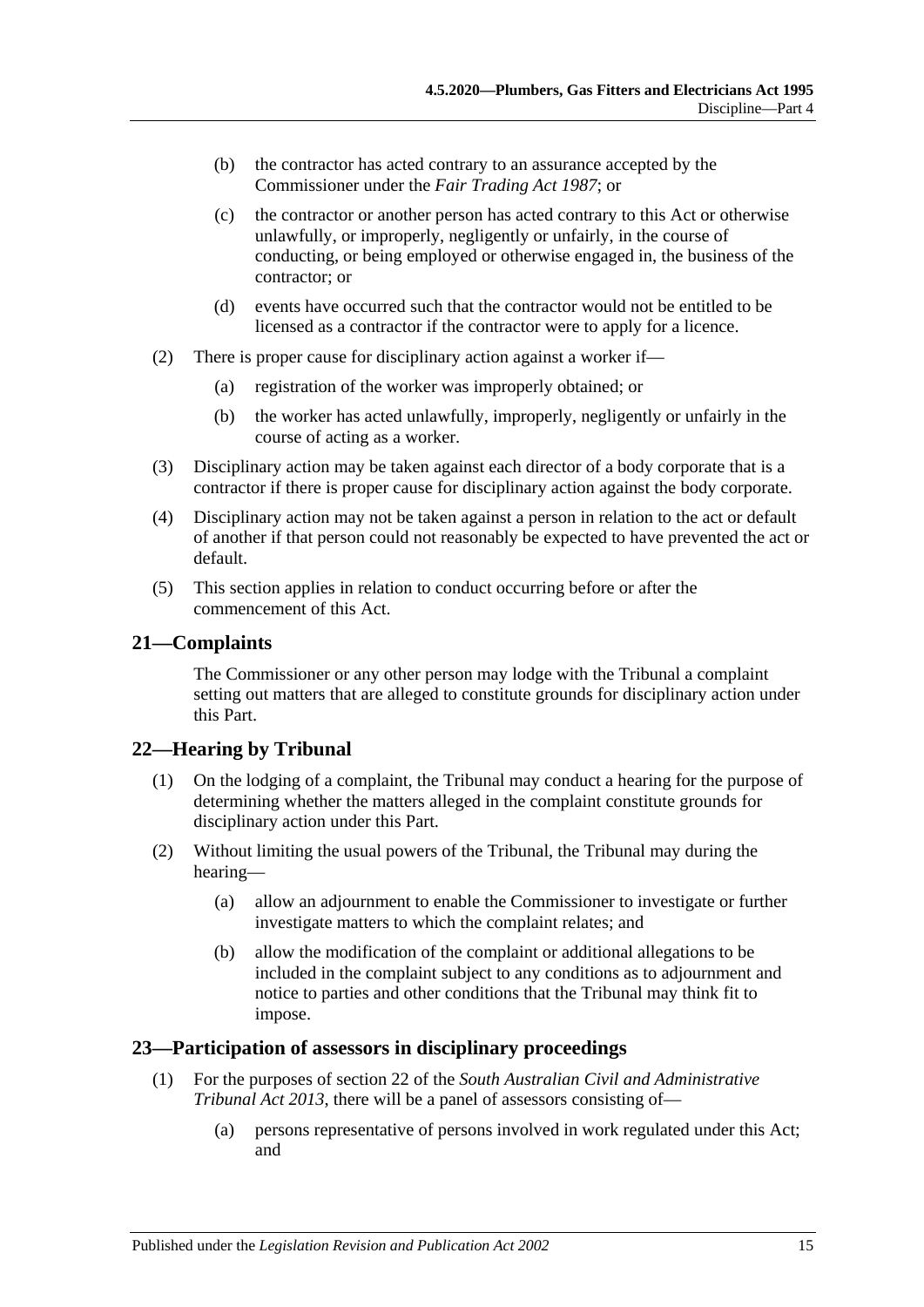(b) persons representative of members of the public who deal with persons involved in work regulated under this Act,

who have expertise that would be of value to the Tribunal in relation to proceedings before the Tribunal under this Part.

- (2) In any proceedings under this Part, the Tribunal will, if the President so determines, sit with 1 or more assessors from the panel.
- (3) In this section—

*President* means the President of the Tribunal appointed under the *[South Australian](http://www.legislation.sa.gov.au/index.aspx?action=legref&type=act&legtitle=South%20Australian%20Civil%20and%20Administrative%20Tribunal%20Act%202013)  [Civil and Administrative Tribunal Act](http://www.legislation.sa.gov.au/index.aspx?action=legref&type=act&legtitle=South%20Australian%20Civil%20and%20Administrative%20Tribunal%20Act%202013) 2013*.

#### <span id="page-15-0"></span>**24—Disciplinary action**

- (1) On the hearing of a complaint, the Tribunal may, if it is satisfied on the balance of probabilities that there is proper cause for taking disciplinary action against the person to whom the complaint relates, by an order or orders do one or more of the following:
	- (a) reprimand the person;
	- (b) impose a fine not exceeding \$20 000 on the person;
	- (c) in the case of a person who is licensed as a contractor or registered as a worker—
		- (i) impose conditions or further conditions on the licence or registration;
		- (ii) suspend the licence or registration for a specified period or until the fulfilment of stipulated conditions or until further order;
		- (iii) cancel the licence or registration;
	- (d) disqualify the person from being licensed or registered under this Act;
	- (e) prohibit the person from being employed or otherwise engaged in the business of a contractor;
	- (f) prohibit the person from being a director of a body corporate that is a contractor.
- (2) The Tribunal may—
	- (a) stipulate that a disqualification or prohibition is to apply—
		- (i) permanently; or
		- (ii) for a specified period; or
		- (iii) until the fulfilment of stipulated conditions; or
		- (iv) until further order; or
	- (b) stipulate that an order relating to a person is to have effect at a specified future time.
- $(3)$  If—
	- (a) a person has been found guilty of an offence; and
	- (b) the circumstances of the offence form, in whole or in part, the subject matter of the complaint,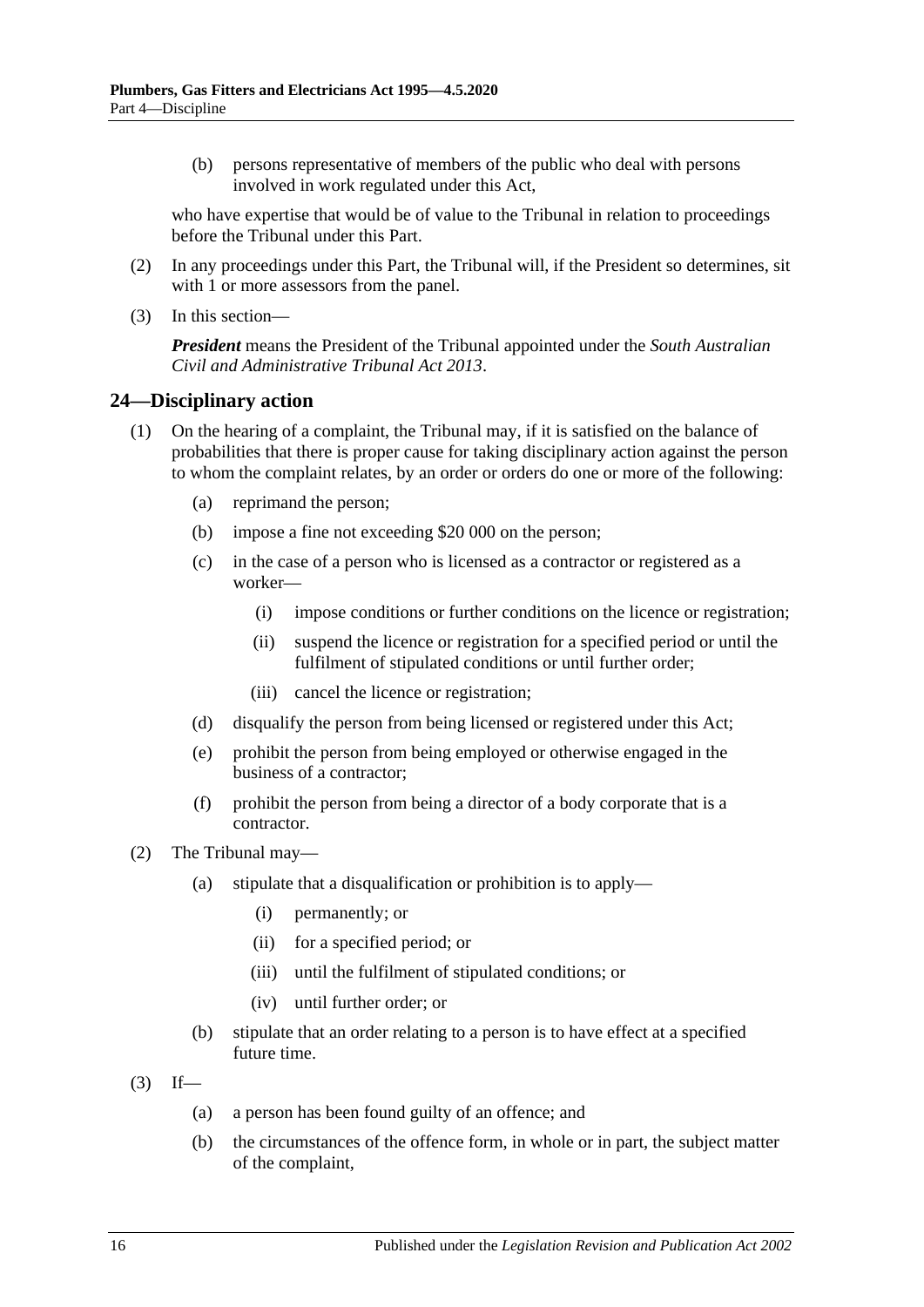the person is not liable to a fine under this section in respect of conduct giving rise to the offence.

#### <span id="page-16-0"></span>**25—Contravention of orders**

If a person—

- (a) is employed or otherwise engages in the business of a contractor; or
- (b) becomes a director of a body corporate that is a contractor,

in contravention of an order of the Tribunal, that person and the contractor are each guilty of an offence.

Maximum penalty: \$35 000 or imprisonment for 6 months.

## <span id="page-16-1"></span>**Part 6—Miscellaneous**

#### <span id="page-16-2"></span>**27—Delegations**

- (1) The Commissioner may delegate any of the Commissioner's functions or powers under this Act—
	- (a) to a person employed in the Public Service; or
	- (b) to the person for the time being holding a specified position in the Public Service; or
	- (c) to any other person under an agreement under this Act between the Commissioner and an organisation representing the interests of persons affected by this Act.
- (2) The Minister may delegate any of the Minister's functions or powers under this Act (except the power to direct the Commissioner).
- (3) A delegation under this section—
	- (a) must be in writing; and
	- (b) may be conditional or unconditional; and
	- (c) is revocable at will; and
	- (d) does not prevent the delegator from acting in any matter.

#### <span id="page-16-3"></span>**28—Agreement with professional organisation**

- (1) The Commissioner may, with the approval of the Minister, make an agreement with an organisation representing the interests of persons affected by this Act under which the organisation undertakes a specified role in the administration or enforcement of this Act.
- (2) The agreement—
	- (a) must be in writing and executed by the Commissioner and the organisation; and
	- (b) may contain delegations by the Commissioner of functions or powers under this Act or the *[Fair Trading Act](http://www.legislation.sa.gov.au/index.aspx?action=legref&type=act&legtitle=Fair%20Trading%20Act%201987) 1987*; and
	- (c) must set out any conditions governing the performance or exercise of functions or powers conferred on the organisation; and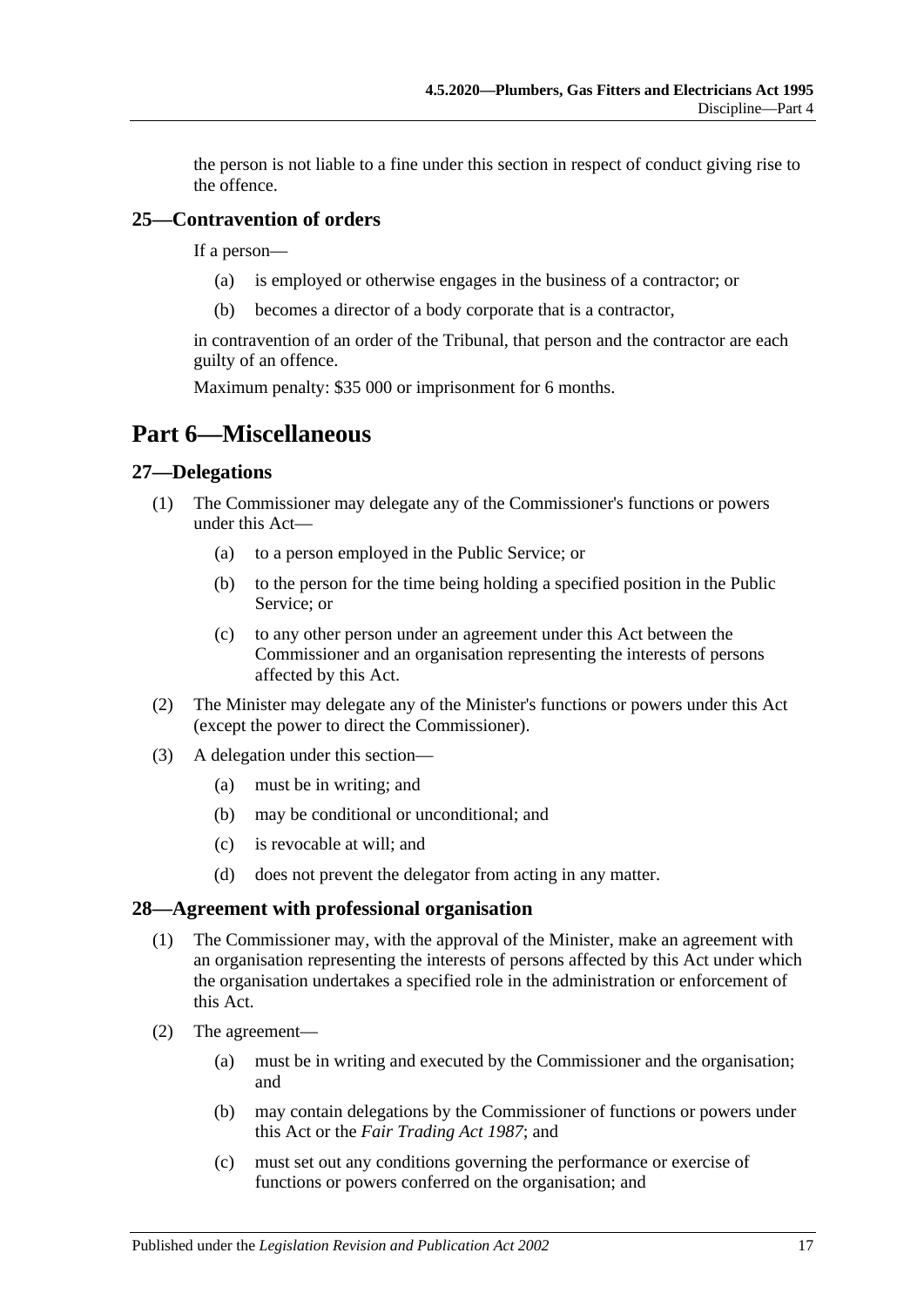- (d) must make provision for the variation and termination of the agreement by the Commissioner with the approval of the Minister or the organisation.
- (3) The Commissioner may not delegate any of the following for the purposes of the agreement:
	- (a) functions or powers under [Part 2](#page-3-2) or [3;](#page-8-1)
	- (b) power to request the Commissioner of Police to investigate and report on matters under this Part;
	- (c) power to commence a prosecution for an offence against this Act.
- (4) A delegation by the Commissioner for the purposes of the agreement—
	- (a) has effect subject to the conditions specified in the agreement; and
	- (b) may be varied or revoked by the Commissioner in accordance with the terms of the agreement; and
	- (c) does not prevent the Commissioner from acting in any matter.
- (5) The Minister must, within six sitting days after the making of the agreement, cause a copy of the agreement to be laid before both Houses of Parliament.

#### <span id="page-17-0"></span>**29—Exemptions**

- (1) The Minister may, on application by a person, exempt the person from compliance with a specified provision of this Act.
- (2) An exemption is subject to the conditions (if any) imposed by the Minister.
- (3) The Minister may, at his or her discretion, vary or revoke an exemption.
- (4) The grant or a variation or revocation of an exemption must be notified in the Gazette.

#### <span id="page-17-1"></span>**30—Registers**

- (1) The Commissioner must keep—
	- (a) a register of persons licensed as contractors; and
	- (b) a register of persons registered as workers.
- (2) The Commissioner must record on the register—
	- (a) disciplinary action taken against a person under this Act; and
	- (b) a note of any assurance accepted by the Commissioner under the *[Fair](http://www.legislation.sa.gov.au/index.aspx?action=legref&type=act&legtitle=Fair%20Trading%20Act%201987)  [Trading Act](http://www.legislation.sa.gov.au/index.aspx?action=legref&type=act&legtitle=Fair%20Trading%20Act%201987) 1987* in relation to a licensed contractor.
- (2a) If any of the following events occur in relation to a person who is licensed as a contractor, or is a director of a body corporate that is licensed as a contractor, the Commissioner may record a note of the event on the register:
	- (a) the person is suspended or disqualified from practising or carrying on an occupation, trade or business under a law of this State, the Commonwealth, another State or a Territory of the Commonwealth;
	- (b) the person becomes an insolvent under administration within the meaning of the *Corporations Act 2001* of the Commonwealth;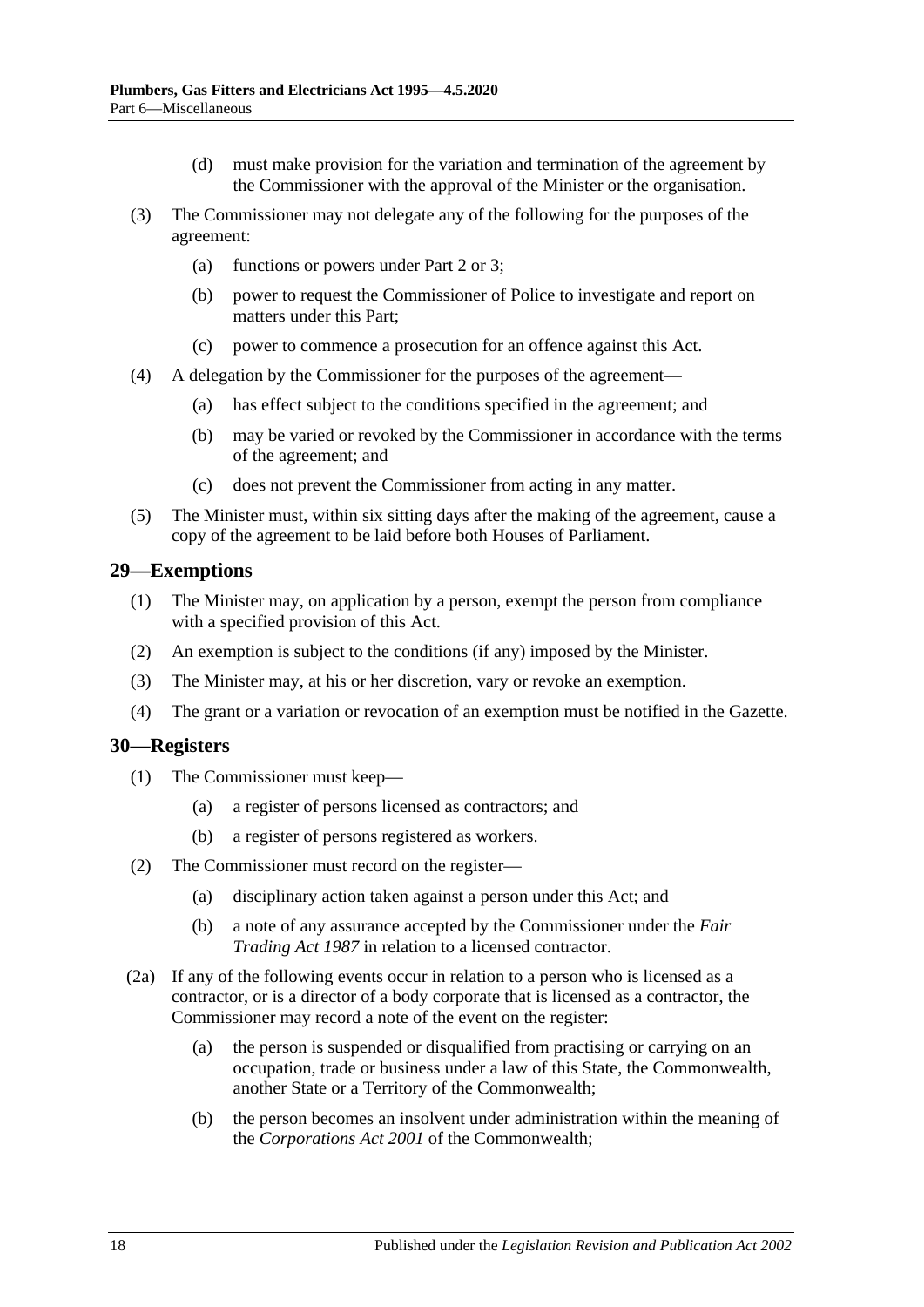- (c) a body corporate is wound up for the benefit of creditors and the person was a director of the body corporate—
	- (i) when the body corporate was being so wound up; or
	- (ii) within the period of 6 months preceding the commencement of the winding up;
- (d) the person, being a body corporate, is being wound up or is under official management or in receivership.
- (3) A person may inspect a register on payment of the fee fixed by regulation.

#### <span id="page-18-4"></span><span id="page-18-0"></span>**31—Commissioner and proceedings before Tribunal**

- (1) The Commissioner is entitled to be joined as a party to any proceedings of the Tribunal under this Act.
- (2) The Commissioner may appear personally in any such proceedings or may be represented at the proceedings by counsel or a person employed in the Public Service.
- (3) [Subsection](#page-18-4) (1) applies in addition to section 53 of the *[South Australian Civil and](http://www.legislation.sa.gov.au/index.aspx?action=legref&type=act&legtitle=South%20Australian%20Civil%20and%20Administrative%20Tribunal%20Act%202013)  [Administrative Tribunal Act](http://www.legislation.sa.gov.au/index.aspx?action=legref&type=act&legtitle=South%20Australian%20Civil%20and%20Administrative%20Tribunal%20Act%202013) 2013*.

#### <span id="page-18-1"></span>**32—False or misleading information**

A person must not make a statement that is false or misleading in a material particular (whether by reason of the inclusion or omission of any particular) in any information provided, or record kept, under this Act.

Maximum penalty:

- (a) If the person made the statement knowing that it was false or misleading—\$10 000.
- (b) In any other case—\$2 500.

#### <span id="page-18-2"></span>**33—Name in which contractor may carry on business**

A licensed contractor must not carry on business as a contractor except in the name in which the contractor is licensed or in a business name registered by the contractor under the *Business Names Registration Act 2011* of the Commonwealth of which the Commissioner has been given prior notice in writing.

Maximum penalty: \$2 500.

Expiation fee: \$80.

#### <span id="page-18-5"></span><span id="page-18-3"></span>**33A—Publication of advertisements**

(1) A licensed contractor must not publish, or cause to be published, an advertisement relating to the business carried on under the authority of the licence unless the advertisement specifies the contractor's licence number.

Maximum penalty: \$2 500.

Expiation fee: \$80.

(2) [Subsection](#page-18-5) (1) does not apply in relation to an advertisement offering or seeking applications for employment or directed to other licensed contractors.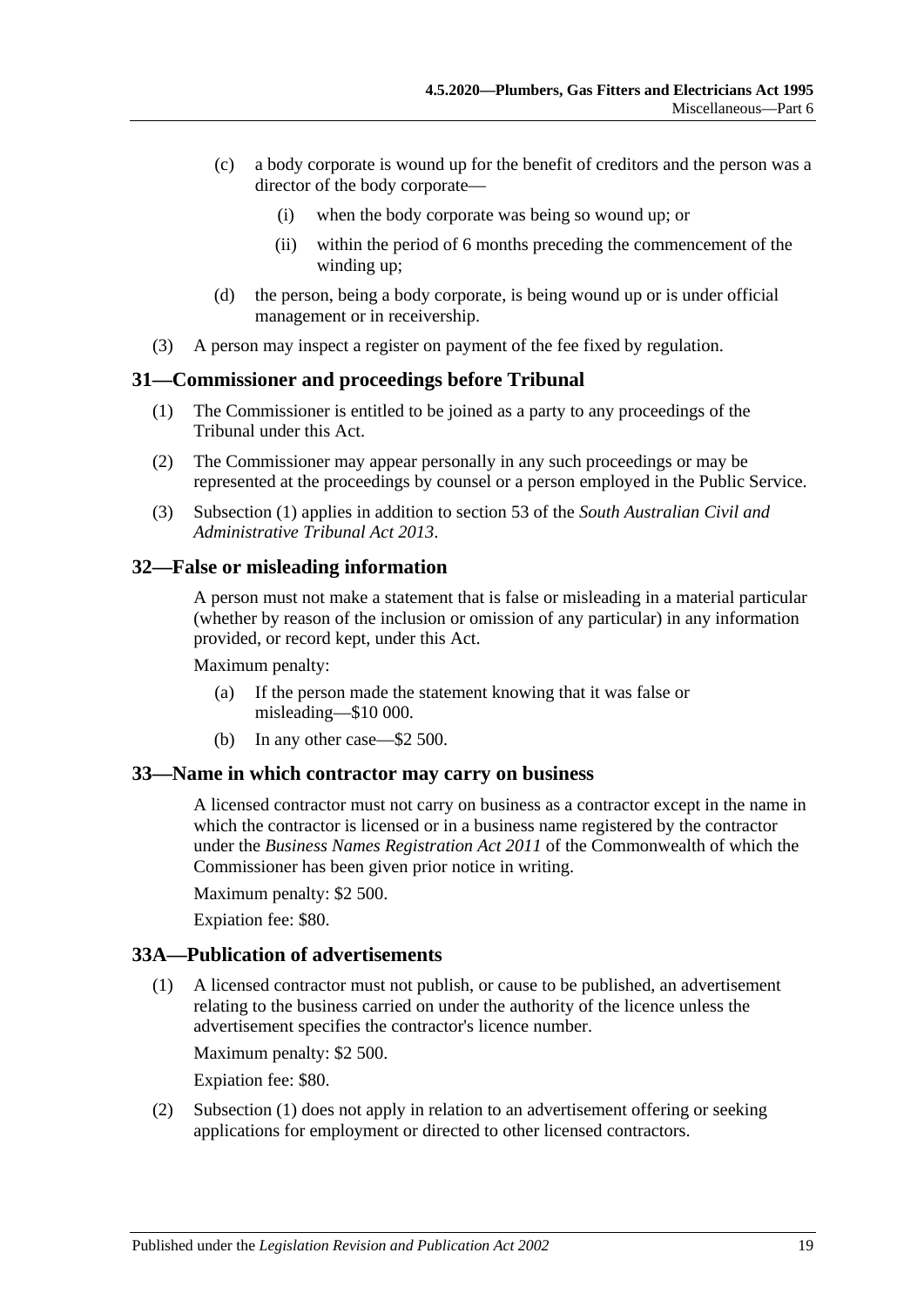#### <span id="page-19-0"></span>**33B—Requirements for contracts for domestic plumbing, gas fitting or electrical work that contain a charging clause**

- <span id="page-19-3"></span>(1) If a contract entered into to perform plumbing, gas fitting or electrical work on domestic property contains a charging clause, the following requirements must be complied with:
	- (a) the contract must be in writing;
	- (b) the contract must set out in full all the contractual terms;
	- (c) the contract must set out the name in which the contractor carries on business under the contractor's licence, the contractor's licence number and the names and licence numbers of any other persons with whom the contractor carries on business as a contractor in partnership;
	- (d) the contract must comply with any requirements of the regulations as to the contents of such contracts;
	- (e) the contract must be signed by the contractor and the property owner personally or through an agent authorised to act on behalf of the contractor or property owner;
	- (f) the property owner must be given a copy of the signed contract as soon as reasonably practicable after it has been signed by both parties together with a notice in the prescribed form containing the prescribed information;
	- (g) the copy of the contract and the notice given to the property owner must (apart from signatures or initials) be readily legible.
- (2) If any of the requirements of [subsection](#page-19-3) (1) is not complied with, the contractor is guilty of an offence.

Maximum penalty: \$5 000.

(3) In this section—

*charging clause* means a clause in a contract for the performance of plumbing, gas fitting or electrical work that gives the contractor the party to the contract a legal right to lodge a caveat over the property on which the contractor is performing work under the contract;

*domestic property* means a house or other building intended for occupation as a place of residence but does not include property of a class prescribed by regulation.

#### <span id="page-19-1"></span>**34—Statutory declaration**

Where a person is required to provide information to the Commissioner, the Commissioner may require the information to be verified by statutory declaration and, in that event, the person will not be taken to have provided the information as required unless it has been verified in accordance with the requirements of the Commissioner.

#### <span id="page-19-2"></span>**35—Investigations**

The Commissioner of Police must, at the request of the Commissioner, investigate and report on any matter relevant to—

(a) the determination of an application under this Act; or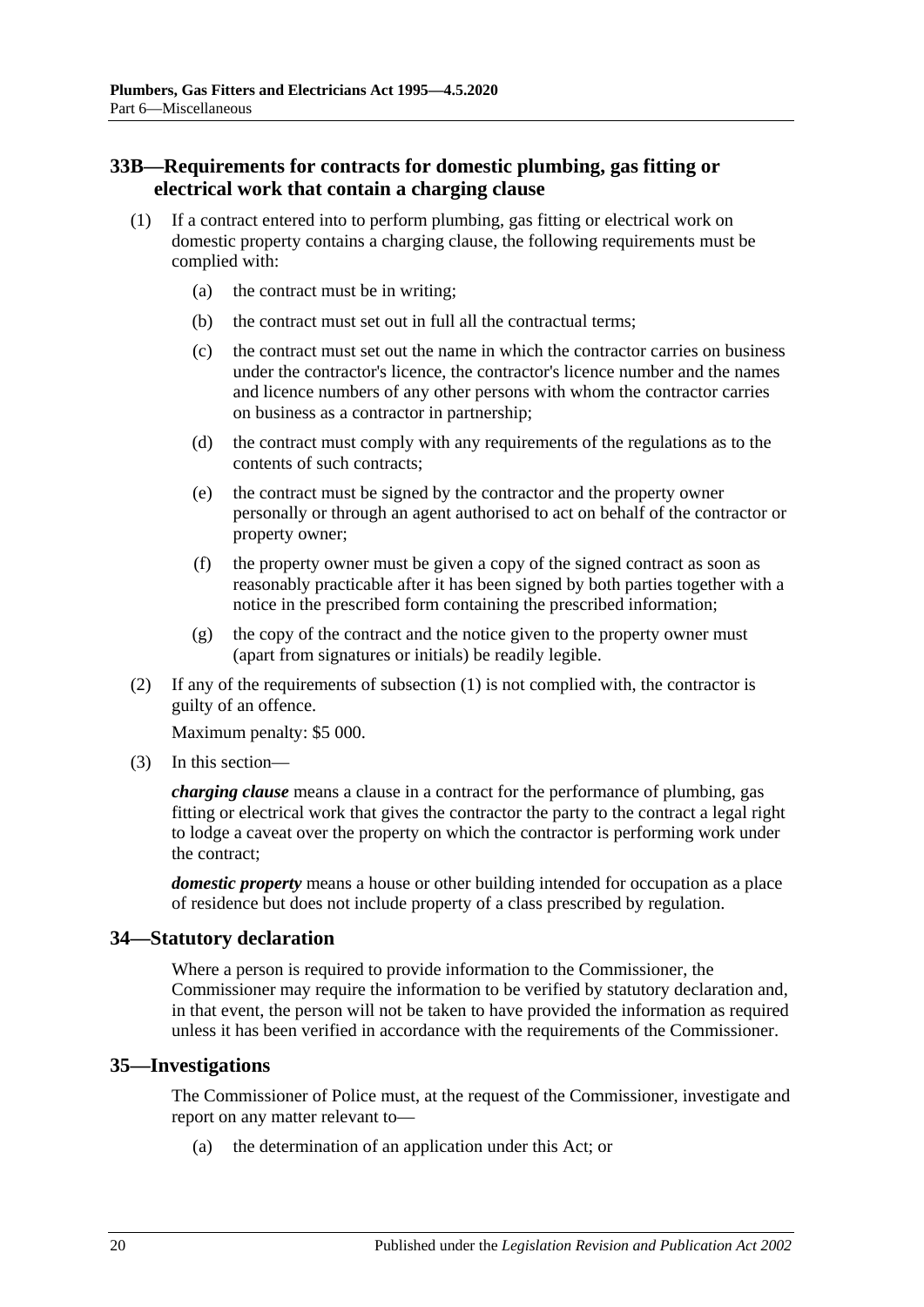(b) a matter that might constitute proper cause for disciplinary action under this Act.

#### <span id="page-20-0"></span>**36—General defence**

It is a defence to a charge of an offence against this Act if the defendant proves that the offence was not committed intentionally and did not result from any failure on the part of the defendant to take reasonable care to avoid the commission of the offence.

#### <span id="page-20-1"></span>**37—Liability for act or default of officer, employee or agent**

For the purposes of this Act, an act or default of an officer, employee or agent of a person carrying on a business will be taken to be an act or default of that person unless it is proved that the officer, employee or agent acted outside the scope of his or her actual, usual and ostensible authority.

#### <span id="page-20-2"></span>**39—Continuing offence**

- (1) A person convicted of an offence against a provision of this Act in respect of a continuing act or omission—
	- (a) is liable, in addition to the penalty otherwise applicable to the offence, to a penalty for each day during which the act or omission continued of not more than one-tenth of the maximum penalty prescribed for that offence; and
	- (b) is, if the act or omission continues after the conviction, guilty of a further offence against the provision and liable, in addition to the penalty otherwise applicable to the further offence, to a penalty for each day during which the act or omission continued after the conviction of not more than one-tenth of the maximum penalty prescribed for the offence.
- (2) Where an offence consists of an omission to do something that is required to be done, the omission will be taken to continue for as long as the thing required to be done remains undone after the end of the period for compliance with the requirement.

#### <span id="page-20-3"></span>**40—Prosecutions**

- (1) Proceedings for an offence against this Act must be commenced—
	- (a) in the case of an expiable offence—within the time limits prescribed for expiable offences by the *[Summary Procedure Act](http://www.legislation.sa.gov.au/index.aspx?action=legref&type=act&legtitle=Summary%20Procedure%20Act%201921) 1921*;
	- (b) in any other case—within 2 years of the date on which the offence is alleged to have been committed or, with the authorisation of the Minister, at a later time within 5 years of that date.
- (2) A prosecution for an offence against this Act cannot be commenced except by—
	- (a) the Commissioner; or
	- (b) an authorised officer under the *[Fair Trading Act](http://www.legislation.sa.gov.au/index.aspx?action=legref&type=act&legtitle=Fair%20Trading%20Act%201987) 1987*; or
	- (c) a person who has the consent of the Minister to commence the prosecution.
- (3) In any proceedings, an apparently genuine document purporting to be a certificate of the Minister certifying authorisation of, or consent to, a prosecution for an offence against this Act will be accepted, in the absence of proof to the contrary, as proof of the authorisation or consent.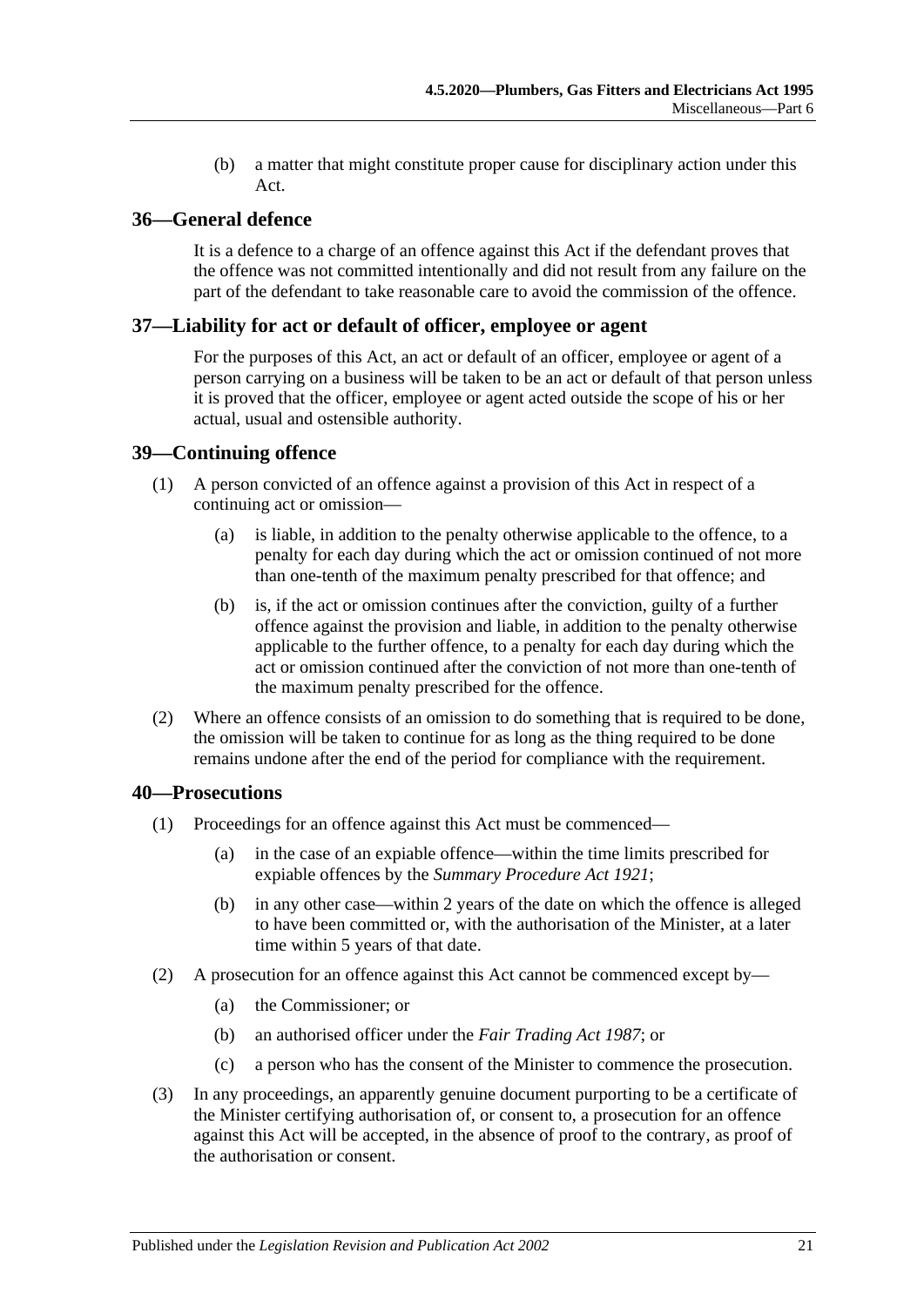#### <span id="page-21-0"></span>**41—Evidence**

In any proceedings, an apparently genuine document purporting to be a certificate of the Commissioner certifying—

- (a) that a person was or was not licensed as a contractor on a specified date; or
- (b) that a person was or was not registered as a worker on a specified date,

will be accepted, in the absence of proof to the contrary, as proof of the matters so certified.

#### <span id="page-21-1"></span>**42—Service of documents**

- (1) Subject to this Act, a notice or document required or authorised by this Act to be given to or served on a person may—
	- (a) be served on the person personally; or
	- (b) be posted in an envelope addressed to the person—
		- (i) at the person's last known address; or
		- (ii) where the person is a licensed contractor or registered worker—at the person's address for service; or
	- (c) where the person is a licensed contractor—be left for the person at the address for service with someone apparently over the age of 16 years; or
	- (d) be transmitted by facsimile transmission to a facsimile number provided by the person (in which case the notice or document will be taken to have been given or served at the time of transmission).
- (2) The address for service of a licensed contractor or registered worker is the address of which the Commissioner has been last notified in writing by the contractor or worker as the contractor's or worker's address for service.

#### <span id="page-21-2"></span>**43—Annual report**

- (1) The Commissioner must, on or before 31 October in each year, submit to the Minister a report on the administration of this Act during the period of 12 months ending on the preceding 30 June.
- (2) The Minister must, within six sitting days after receipt of the report, cause a copy of the report to be laid before each House of Parliament.

#### <span id="page-21-4"></span><span id="page-21-3"></span>**44—Regulations**

- (1) The Governor may make such regulations as are contemplated by, or necessary or expedient for the purposes of, this Act.
- (2) Without limiting the generality of [subsection](#page-21-4) (1), the regulations may—
	- (a) require licensed contractors or registered workers to comply with a code of conduct or practice;
	- (b) fix fees to be paid in respect of any matter under this Act and provide for the recovery, refund, waiver or reduction of such fees;
	- (c) exempt (conditionally or unconditionally) classes of persons or activities from the application of this Act or specified provisions of this Act;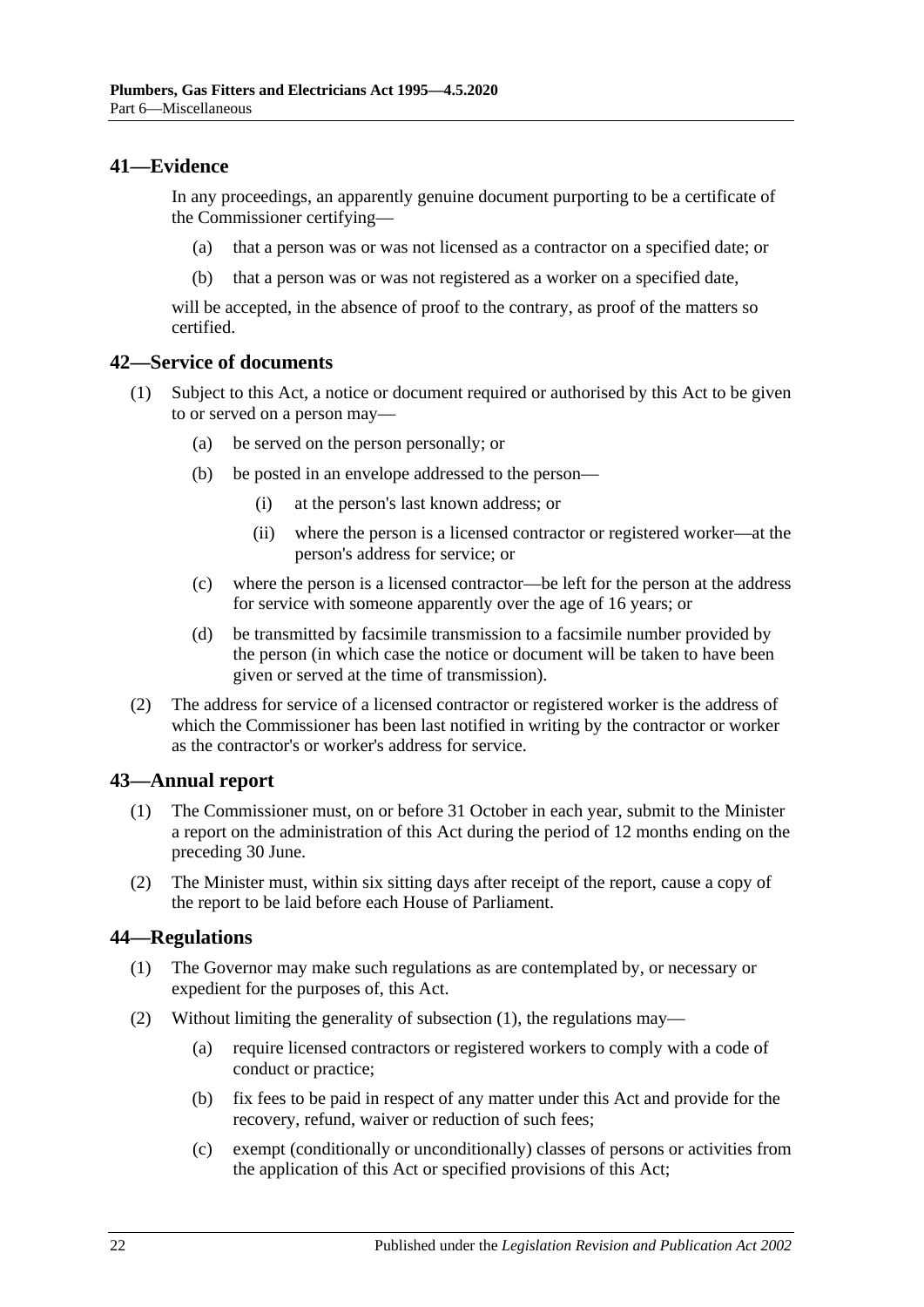- (d) impose a penalty (not exceeding \$2 500) for contravention of, or non-compliance with, a regulation;
- (e) fix expiation fees, not exceeding \$210, for alleged offences against the regulations.
- (3) Regulations under this Act—
	- (a) may be of general application or limited application;
	- (b) may make different provision according to the matters or circumstances to which they are expressed to apply;
	- (c) may provide that a matter or thing in respect of which regulations may be made is to be determined according to the discretion of the Commissioner or the Minister.
- (4) The regulations may operate by reference to a specified code as in force at a specified time or as in force from time to time.
- (5) If a code is referred to in the regulations—
	- (a) a copy of the code must be kept available for inspection by members of the public, without charge and during normal office hours, at an office determined by the Minister; and
	- (b) evidence of the contents of the code may be given in any legal proceedings by production of a document apparently certified by the Minister to be a true copy of the code.

## <span id="page-22-0"></span>**Schedule 2—Transitional provisions**

#### <span id="page-22-1"></span>**2—Transitional**

(1) In this clause—

*former provisions* means—

- (a) the *[Electrical Workers and Contractors Licensing Act](http://www.legislation.sa.gov.au/index.aspx?action=legref&type=act&legtitle=Electrical%20Workers%20and%20Contractors%20Licensing%20Act%201966) 1966*;
- (b) section 28 of the *[Gas Act](http://www.legislation.sa.gov.au/index.aspx?action=legref&type=act&legtitle=Gas%20Act%201988) 1988*;
- (c) section 17B of the *[Sewerage Act](http://www.legislation.sa.gov.au/index.aspx?action=legref&type=act&legtitle=Sewerage%20Act%201929) 1929*;
- (d) paragraph XIV of section 10(1) of the *[Waterworks Act](http://www.legislation.sa.gov.au/index.aspx?action=legref&type=act&legtitle=Waterworks%20Act%201932) 1932*;
- (e) regulations under any of the above Acts or provisions.
- <span id="page-22-2"></span>(2) Despite the other provisions of this Act but subject to this clause, the Commissioner must grant to a person holding a licence, registration or other authority under the former provisions immediately before the commencement of this Act a licence or registration of such a class and subject to such conditions as may be required to authorise the person to continue to carry on the business or carry out the work that was authorised by the licence, registration or other authority under the former provisions.
- (3) A licence or registration to be granted to a person under [subclause](#page-22-2) (2) may be granted—
	- (a) without any requirement for an application to be made or a fee to be paid; and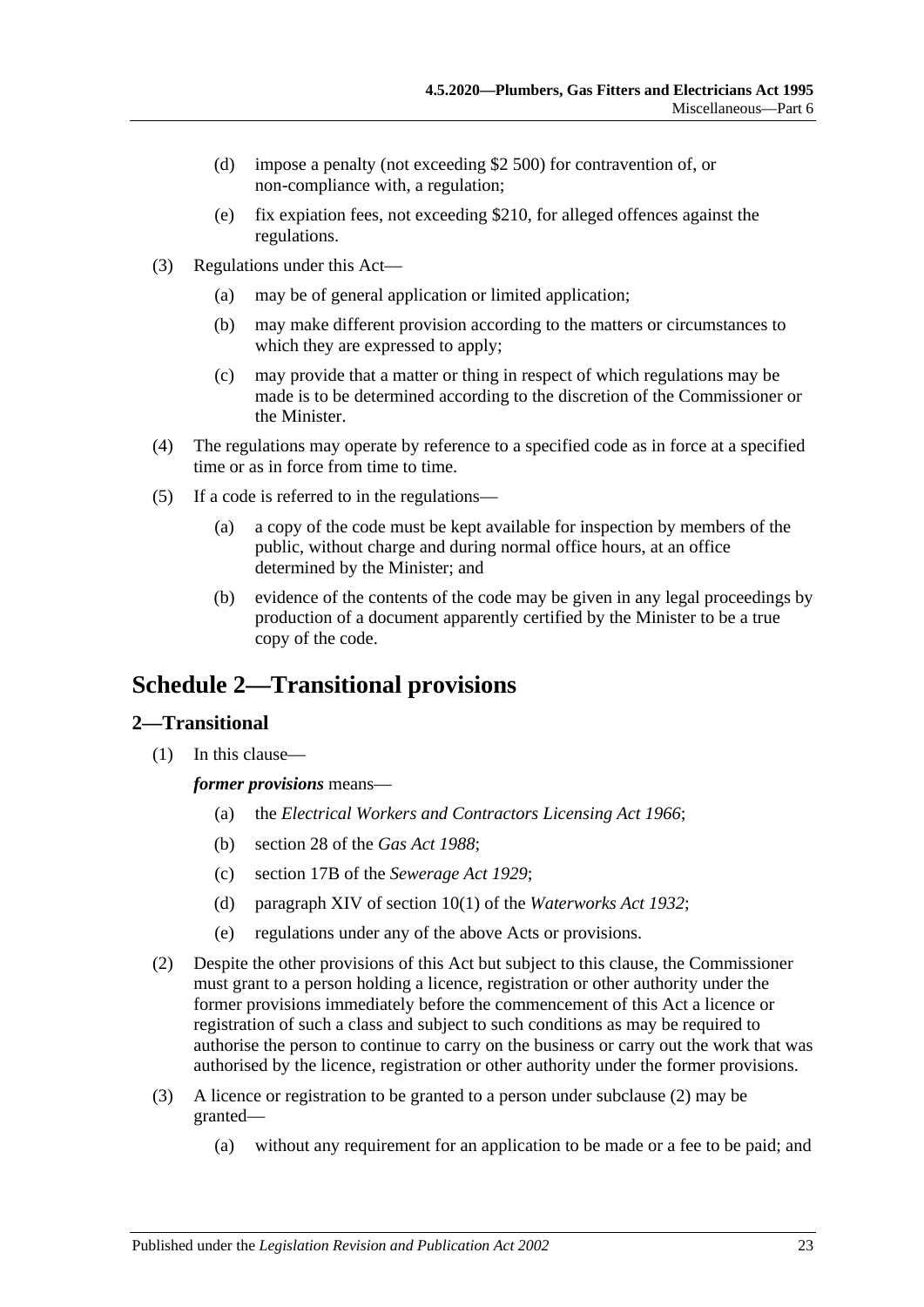- (b) at any time before the date that was fixed under the former provisions as the next date of expiry of the licence, registration or other authority held by the person under the former provisions immediately before the commencement of this Act; and
- (c) so as to have effect from a date specified by the Commissioner.
- (4) Until a licence or registration is granted under this clause to a person referred to in [subclause](#page-22-2) (2), the licence, registration or other authority held by the person under the former provisions continues in force, subject to this Act, as if it were a licence or registration (as the case may require) under this Act authorising the person to carry on the business or carry out the work that was authorised by the licence, registration or other authority under the former provisions.
- (5) Despite the other provisions of this Act, a person granted a licence or registration under this clause is not required to pay an annual licence fee or registration fee or lodge an annual return until the date that was fixed under the former provisions as the next date of expiry of the licence, registration or other authority held by the person under the former provisions immediately before the commencement of this Act.
- (6) In any proceedings, an apparently genuine document purporting to be a certificate of the Commissioner certifying that a person was or was not the holder of a specified licence, registration or other authority under the former provisions on a specified date will be accepted, in the absence of proof to the contrary, as proof of the matters so certified.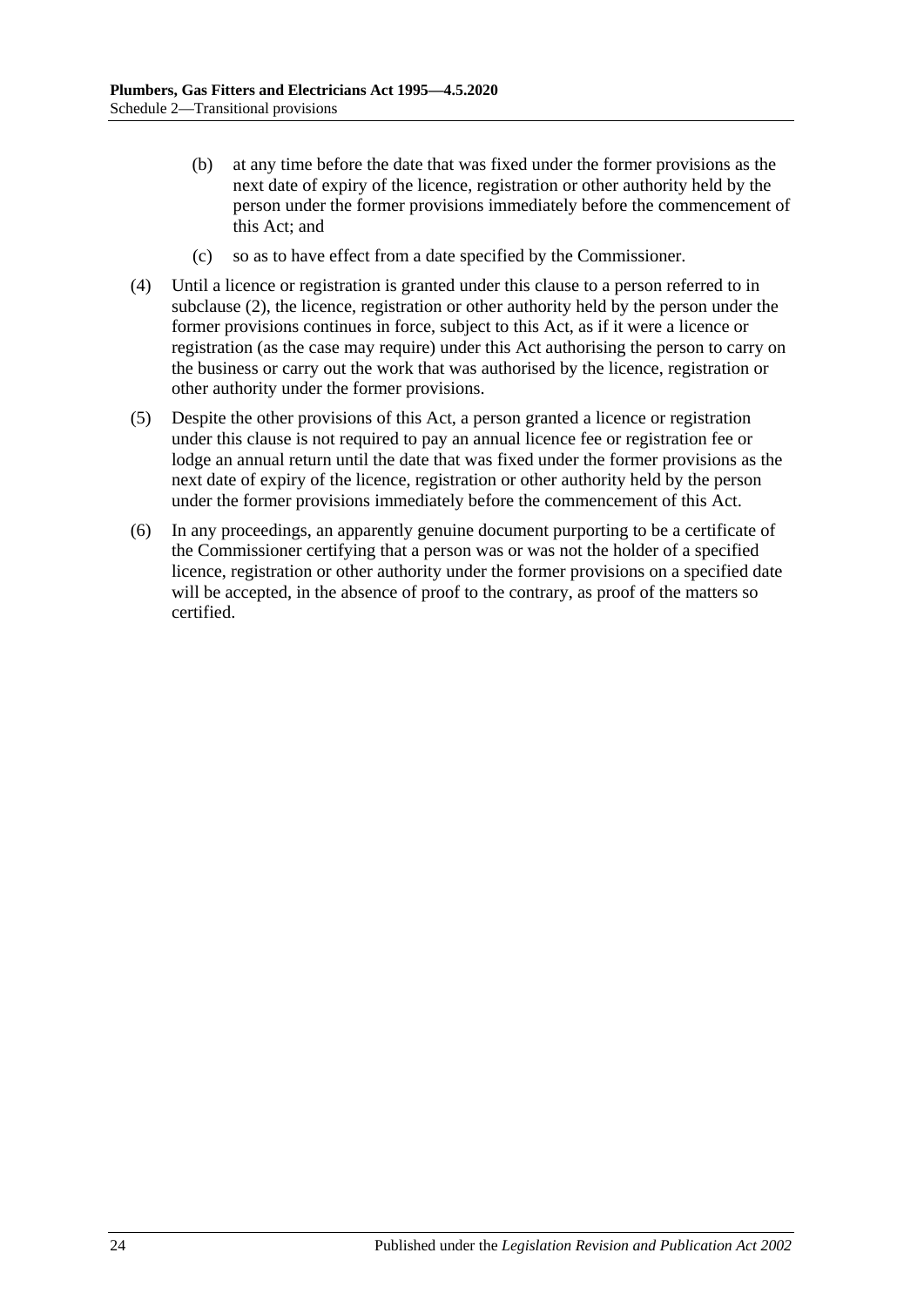## <span id="page-24-0"></span>**Legislative history**

### **Notes**

- Please note—References in the legislation to other legislation or instruments or to titles of bodies or offices are not automatically updated as part of the program for the revision and publication of legislation and therefore may be obsolete.
- Earlier versions of this Act (historical versions) are listed at the end of the legislative history.
- For further information relating to the Act and subordinate legislation made under the Act see the Index of South Australian Statutes or www.legislation.sa.gov.au.

## **Legislation repealed by principal Act**

The *Plumbers, Gas Fitters and Electricians Act 1995* repealed the following:

*Electrical Workers and Contractors Licensing Act 1966*

## **Legislation amended by principal Act**

The *Plumbers, Gas Fitters and Electricians Act 1995* amended the following:

*Gas Act 1988 Sewerage Act 1929 Waterworks Act 1932*

## **Principal Act and amendments**

New entries appear in bold.

| Year | N <sub>o</sub> | Title                                                                              | Assent     | Commencement                                                         |
|------|----------------|------------------------------------------------------------------------------------|------------|----------------------------------------------------------------------|
| 1995 | 25             | Plumbers, Gas Fitters and<br>Electricians Act 1995                                 | 27.4.1995  | 1.7.1995 (Gazette 29.6.1995 p2977)                                   |
| 1996 | 34             | <b>Statutes Amendment (Common</b><br>Expiation Scheme) Act 1996                    | 2.5.1996   | Sch (cl 27)-3.2.1997 (Gazette<br>19.12.1996 p1923)                   |
| 1998 | 21             | <b>Statutes Amendment (Consumer)</b><br>Affairs) Act 1998 as amended by<br>22/1998 | 2.4.1998   | Pt 8 (ss 22 & 23)-28.5.1998 (Gazette<br>28.5.1998 p2292)             |
| 1998 | 22             | <b>Statutes Amendment (Consumer</b><br>Affairs) Amendment Act 1998                 | 2.4.1998   | 2.4.1998                                                             |
| 2000 | $\overline{4}$ | District Court (Administrative and<br>Disciplinary Division) Amendment<br>Act 2000 | 20.4.2000  | Sch 1 (cl 30)-1.6.2000 ( <i>Gazette</i><br>18.5.2000 p2554)          |
| 2001 | 47             | <b>Statutes Amendment (Consumer</b><br>Affairs) Act 2001                           | 11.10.2001 | Pt 5 (ss $12-17$ )-1.11.2001 ( <i>Gazette</i><br>25.10.2001 p4686)   |
| 2008 | -5             | <b>Statutes Amendment (Advisory</b><br>Panels Repeal) Act 2008                     | 13.3.2008  | Pt 3 (s 4)–13.3.2008                                                 |
| 2009 | 39             | <b>Statutes Amendment and Repeal</b><br>(Fair Trading) Act 2009                    | 23.7.2009  | Pt 7 (ss $49 - 51$ ) $-3.9.2009$ ( <i>Gazette</i><br>3.9.2009 p4367) |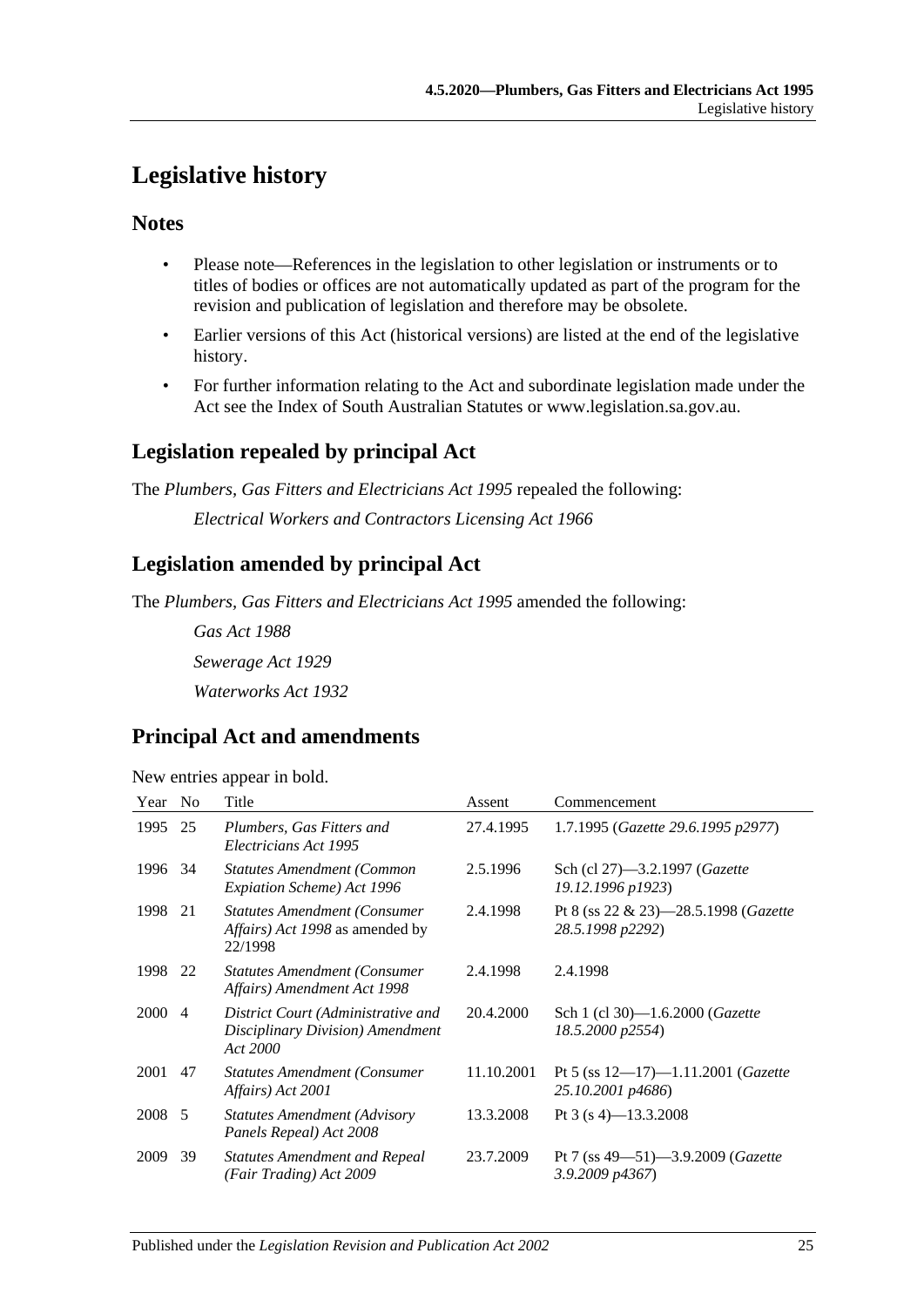#### **Plumbers, Gas Fitters and Electricians Act 1995—4.5.2020** Legislative history

| 2012 3 |     | <b>Business Names Registration</b><br>(Transitional Arrangements)<br>Act 2012 | 22.3.2012  | Sch 1 (cl 10)-28.5.2012 (Gazette<br>19.4.2012 p1467)                                                                             |
|--------|-----|-------------------------------------------------------------------------------|------------|----------------------------------------------------------------------------------------------------------------------------------|
| 2013   | -16 | Statutes Amendment (Directors'<br>Liability) Act 2013                         | 23.5.2013  | Pt 41 (s $87$ )-17.6.2013 ( <i>Gazette</i><br>$(6.6.2013 \text{ p}2498)$                                                         |
| 2013   | -71 | Statutes Amendment (Occupational<br>Licensing) Act 2013                       | 21.11.2013 | Pt 6 (ss 22, 24, 25, 27 & 28)-1.11.2014<br>(Gazette 9.10.2014 p6095); ss 23, 26 &<br>29-21.11.2015 (Gazette 29.10.2015)<br>p4742 |
| 2017 7 |     | <b>Statutes Amendment and Repeal</b><br>(Simplify) Act 2017                   | 15.3.2017  | Pt 25 (ss 97-99)-1.7.2017 (Gazette<br>22.6.2017 p2224)                                                                           |
| 2019   | -14 | <b>Statutes Amendment (SACAT)</b><br>Act 2019                                 | 11.7.2019  | Pt 21 (ss 130 to 142)–4.5.2020<br>(Gazette 27.2.2020 p442)                                                                       |

### **Provisions amended**

New entries appear in bold.

Entries that relate to provisions that have been deleted appear in italics.

| Provision          | How varied                                                            | Commencement |
|--------------------|-----------------------------------------------------------------------|--------------|
| Long title         | amended under Legislation Revision and<br><b>Publication Act 2002</b> |              |
| Pt1                |                                                                       |              |
| s <sub>2</sub>     | omitted under Legislation Revision and<br><b>Publication Act 2002</b> |              |
| s <sub>3</sub>     |                                                                       |              |
| Court              | deleted by $14/2019$ s $130(1)$                                       | 4.5.2020     |
| <b>Tribunal</b>    | inserted by 14/2019 s 130(2)                                          | 4.5.2020     |
| Pt 2               |                                                                       |              |
| s <sub>6</sub>     |                                                                       |              |
| s(6(1))            | amended by 21/1998 Sch cl 6 as substituted by<br>22/1998 s 3          | 28.5.1998    |
|                    | amended by 71/2013 s 22                                               | 1.11.2014    |
| s $6(3)$ and $(4)$ | inserted by 7/2017 s 97                                               | 1.7.2017     |
| s <sub>7</sub>     |                                                                       |              |
| 57(2)              | amended by 71/2013 s 23                                               | 21.11.2015   |
| s <sub>8</sub>     |                                                                       |              |
| 8(2)               | amended by $47/2001$ s $12(a)$                                        | 1.11.2001    |
| $8(3)$ – (6)       | inserted by $47/2001$ s $12(b)$                                       | 1.11.2001    |
| s <sub>9</sub>     |                                                                       |              |
| $s \, 9(1)$        | amended by 39/2009 s 49                                               | 3.9.2009     |
|                    | amended by 71/2013 s 24(1)                                            | 1.11.2014    |
|                    | (d) deleted by $71/2013$ s $24(1)$                                    | 1.11.2014    |
| $s\ 9(1a)$         | inserted by 71/2013 s 24(2)                                           | 1.11.2014    |
| s 10               |                                                                       |              |
| s 10(1)            | substituted by 14/2019 s 131(1)                                       | 4.5.2020     |
| 10(2)              | amended by $4/2000$ s $9(1)$ (Sch 1 cl 30(a))                         | 1.6.2000     |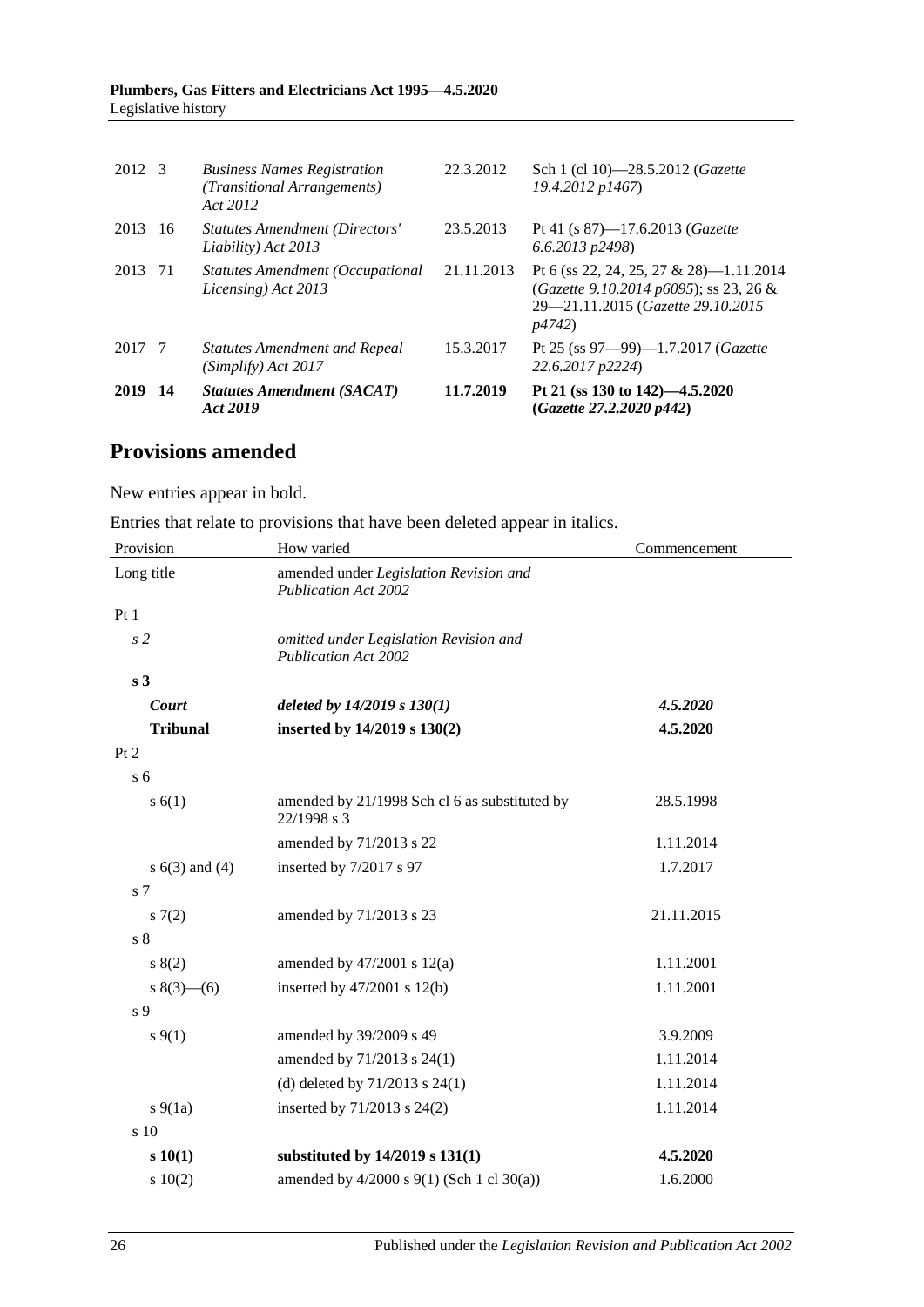|                      | substituted by 14/2019 s 131(1)                              | 4.5.2020   |
|----------------------|--------------------------------------------------------------|------------|
| s 10(4)              | amended by 14/2019 s 131(2)                                  | 4.5.2020   |
| $s$ $10(5)$          | deleted by $4/2000 s 9(1)$ (Sch 1 cl 30(b))                  | 1.6.2000   |
| $s \, 10(6)$         | deleted by $4/2000 s 9(1)$ (Sch 1 cl 30(c))                  | 1.6.2000   |
| s 10A                | inserted by 47/2001 s 13                                     | 1.11.2001  |
| s 11                 |                                                              |            |
| s 11(3)              | amended by 47/2001 s 14                                      | 1.11.2001  |
|                      | amended by 7/2017 s 98                                       | 1.7.2017   |
| s 12                 | amended by 21/1998 Sch cl 6 as substituted by<br>22/1998 s 3 | 28.5.1998  |
| Pt 3                 |                                                              |            |
| s 13                 | amended by 21/1998 Sch cl 6 as substituted by<br>22/1998 s 3 | 28.5.1998  |
|                      | amended by 71/2013 s 25                                      | 1.11.2014  |
| s 14                 |                                                              |            |
| s 14(2)              | amended by 71/2013 s 26                                      | 21.11.2015 |
| s 15                 |                                                              |            |
| s 15(1)              | s 15 redesignated as s $15(1)$ by $47/2001$ s 15             | 1.11.2001  |
| $s 15(2)$ - (6)      | inserted by 47/2001 s 15                                     | 1.11.2001  |
| s <sub>16</sub>      | substituted by 71/2013 s 27                                  | 1.11.2014  |
| s 17                 |                                                              |            |
| s 17(1)              | substituted by 14/2019 s 132(1)                              | 4.5.2020   |
| s 17(2)              | amended by 4/2000 s 9(1) (Sch 1 cl 30(d))                    | 1.6.2000   |
|                      | substituted by 14/2019 s 132(1)                              | 4.5.2020   |
| s 17(4)              | amended by 14/2019 s 132(2)                                  | 4.5.2020   |
| $s\,I7(5)$           | deleted by $4/2000 s 9(1)$ (Sch 1 cl 30(e))                  | 1.6.2000   |
| $s\,I7(6)$           | deleted by $4/2000 s 9(1)$ (Sch 1 cl 30(f))                  | 1.6.2000   |
| s 17A                | inserted by 47/2001 s 16                                     | 1.11.2001  |
| s 18                 |                                                              |            |
| $s\ 18(3)$           | amended by 47/2001 s 17                                      | 1.11.2001  |
|                      | amended by 7/2017 s 99                                       | 1.7.2017   |
| Pt 3A                | inserted by 39/2009 s 50                                     | 3.9.2009   |
|                      | substituted by 71/2013 s 28                                  | 1.11.2014  |
| s 18A                |                                                              |            |
| $s 18A(4)$ and $(5)$ | substituted by 14/2019 s 133(1)                              | 4.5.2020   |
| s18A(6)              | amended by 14/2019 s 133(2)                                  | 4.5.2020   |
| s 18A(7)             | substituted by 14/2019 s 133(3)                              | 4.5.2020   |
| $s$ 18 $A(8)$        | deleted by 14/2019 s 133(3)                                  | 4.5.2020   |
| Pt 3B                | inserted by 71/2013 s 28                                     | 1.11.2014  |
| s 18B                |                                                              |            |
| $s 18B(3)$ and (4)   | substituted by 14/2019 s 134(1)                              | 4.5.2020   |
| $s$ 18B $(5)$        | amended by 14/2019 s 134(2)                                  | 4.5.2020   |
| $s$ 18 $B(6)$        | substituted by 14/2019 s 134(3)                              | 4.5.2020   |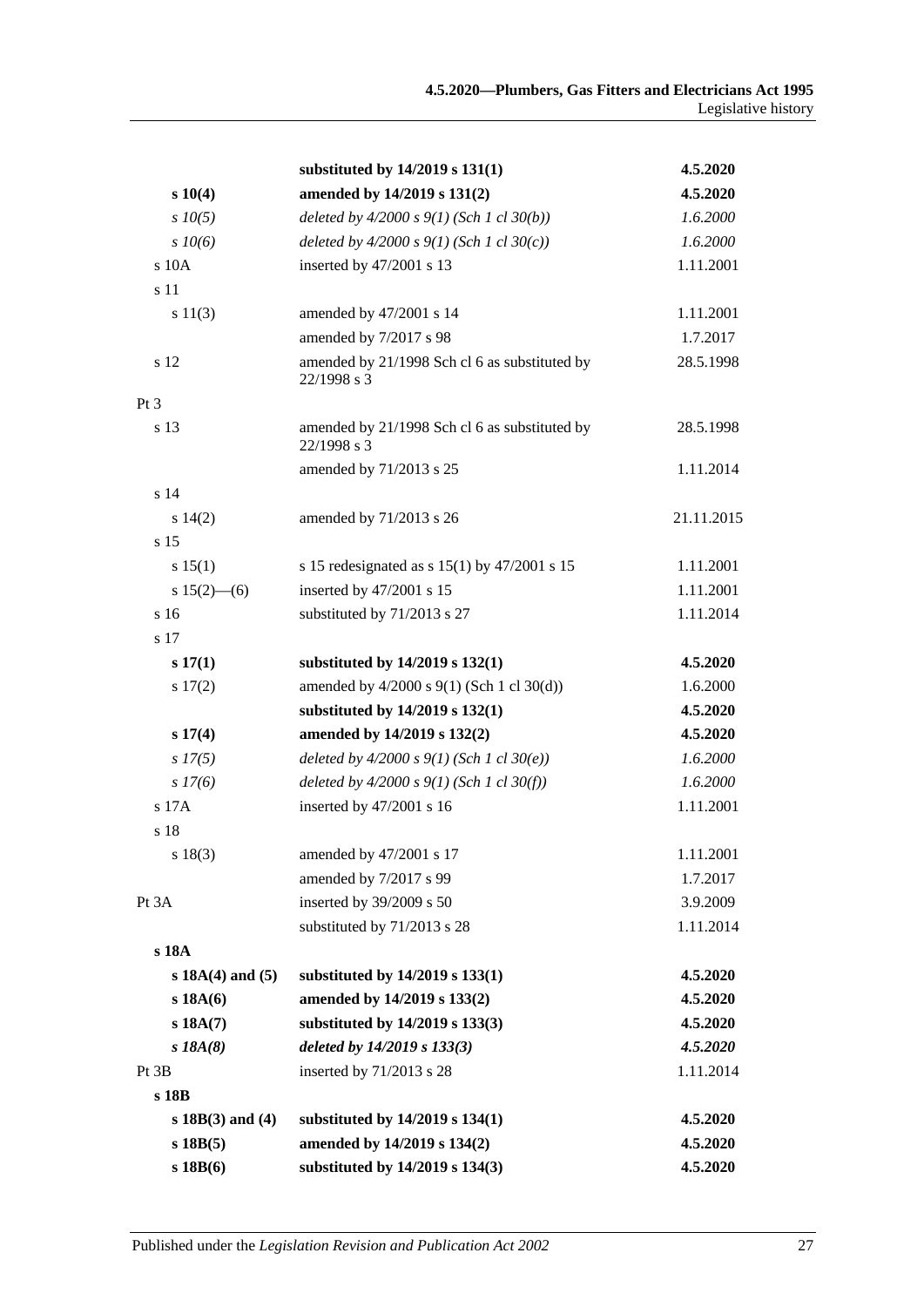| $s$ 18B $(7)$                       | deleted by 14/2019 s 134(3)                                           | 4.5.2020   |
|-------------------------------------|-----------------------------------------------------------------------|------------|
| Pt 4                                |                                                                       |            |
| s <sub>21</sub>                     | amended by 14/2019 s 135                                              | 4.5.2020   |
| s <sub>22</sub>                     |                                                                       |            |
| $s 22(1)$ and $(2)$                 | amended by 14/2019 s 136                                              | 4.5.2020   |
| s 23                                | amended by 21/1998 s 22                                               | 28.5.1998  |
|                                     | substituted by 14/2019 s 137                                          | 4.5.2020   |
| s <sub>24</sub>                     |                                                                       |            |
| $s\,24(1)$                          | amended by 21/1998 Sch cl 6 as substituted by<br>22/1998 s 3          | 28.5.1998  |
|                                     | amended by 14/2019 s 138                                              | 4.5.2020   |
| $s\,24(2)$                          | amended by 14/2019 s 138                                              | 4.5.2020   |
| s <sub>25</sub>                     | amended by 21/1998 Sch cl 6 as substituted by<br>22/1998 s 3          | 28.5.1998  |
|                                     | amended by 14/2019 s 139                                              | 4.5.2020   |
| $Pt\,5$                             | deleted by 5/2008 s 4                                                 | 13.3.2008  |
| $Pt\ 6$                             |                                                                       |            |
| s 30                                |                                                                       |            |
| s $30(2a)$                          | inserted by 39/2009 s 51                                              | 3.9.2009   |
| s 31                                |                                                                       |            |
| s 31(1)                             | amended by 14/2019 s 140(1)                                           | 4.5.2020   |
| $s \ 31(3)$                         | inserted by 14/2019 s 140(2)                                          | 4.5.2020   |
| s 32                                | amended by 21/1998 Sch cl 6 as substituted by<br>22/1998 s 3          | 28.5.1998  |
| s 33                                | amended by 34/1996 s 4 (Sch cl 27)                                    | 3.2.1997   |
|                                     | amended by 21/1998 Sch cl 6 as substituted by<br>22/1998 s 3          | 28.5.1998  |
|                                     | amended by 3/2012 Sch 1 cl 10                                         | 28.5.2012  |
| $ss$ 33A and 33B                    | inserted by 71/2013 s 29                                              | 21.11.2015 |
| s 38                                | deleted by 16/2013 s 87                                               | 17.6.2013  |
| $s\,40$                             |                                                                       |            |
| $s\ 40(1)$                          | substituted by 21/1998 Sch cl 6 as substituted<br>by 22/1998 s 3      | 28.5.1998  |
| s 44                                |                                                                       |            |
| $s\,44(2)$                          | amended by 34/1996 s 4 (Sch cl 27)                                    | 3.2.1997   |
|                                     | amended by 21/1998 Sch cl 6 as substituted by<br>22/1998 s 3          | 28.5.1998  |
| Sch 1 before deletion by<br>14/2019 |                                                                       |            |
| $\text{ }$ scl $\text{(5)}$         | amended by 21/1998 s 23                                               | 28.5.1998  |
| Sch 1                               | deleted by 14/2019 s 141                                              | 4.5.2020   |
| Sch 2                               |                                                                       |            |
| cl1                                 | omitted under Legislation Revision and<br><b>Publication Act 2002</b> |            |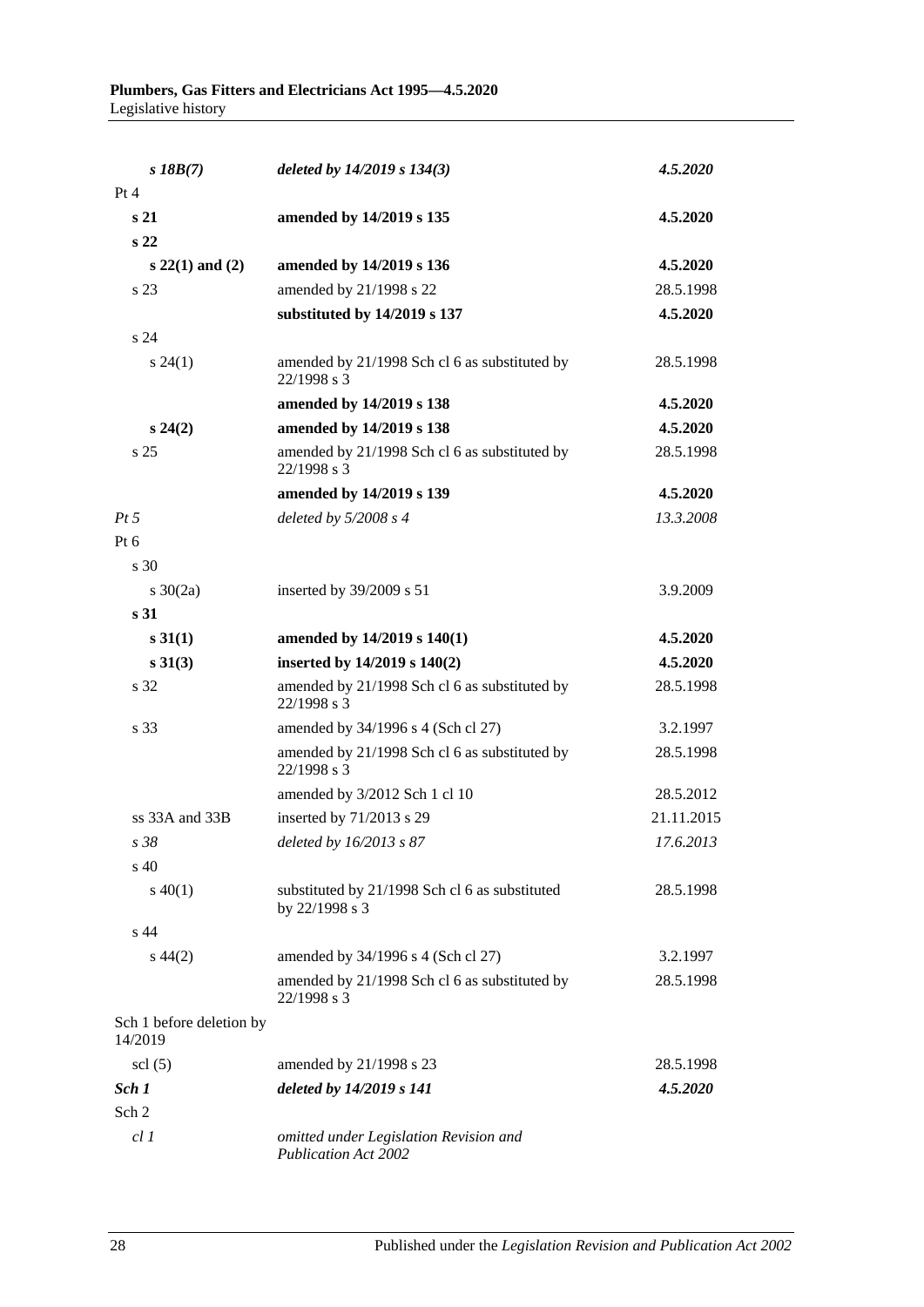### **Transitional etc provisions associated with Act or amendments**

#### *Statutes Amendment and Repeal (Common Expiation Scheme) Act 1996*

#### **5—Transitional provision**

An Act repealed or amended by this Act will continue to apply (as in force immediately prior to the repeal or amendment coming into operation) to an expiation notice issued under the repealed or amended Act.

#### *Statutes Amendment (SACAT) Act 2019, Part 21*

#### **142—Transitional provisions**

- (1) A right of appeal to the Administrative and Disciplinary Division of the District Court under section 10, 17, 18A or 18B of the principal Act in existence before the relevant day (but not exercised before that day) will be exercised as if this Part had been in operation before that right arose, so that the relevant proceedings may be commenced before the Tribunal rather than the District Court.
- (2) A right to lodge a complaint under Part 4 of the principal Act with respect to a matter in existence before the relevant day, with the effect that the relevant proceedings would have been commenced before the Administrative and Disciplinary Division of the District Court, will be exercised as if this Part had been in operation before the right arose, so that the complaint may be lodged with the Tribunal rather than the District Court.
- (3) A decision or order of the Administrative and Disciplinary Division of the District Court under Part 4 of the principal Act in force immediately before the relevant day will, on and from the relevant day, be taken to be a decision or order of the Tribunal.
- (4) Nothing in this section affects any proceedings before the Administrative and Disciplinary Division of the District Court commenced before the relevant day.
- (5) A member of each panel of persons who may sit as assessors established under Schedule 1 of the principal Act (as in force immediately before the relevant day) will cease to hold office on the commencement of this subsection and any contract of employment, agreement or arrangement relating to the office held by that member is terminated by force of this subsection at the same time.
- (6) In this section—

*principal Act* means the *[Plumbers, Gas Fitters and Electricians Act](http://www.legislation.sa.gov.au/index.aspx?action=legref&type=act&legtitle=Plumbers%20Gas%20Fitters%20and%20Electricians%20Act%201995) 1995*;

*relevant day* means the day on which this Part comes into operation;

*Tribunal* means the South Australian Civil and Administrative Tribunal.

#### **Historical versions**

Reprint No 1—3.2.1997 Reprint No 2—28.5.1998 Reprint No 3—1.6.2000 Reprint No 4—1.11.2001 13.3.2008 3.9.2009